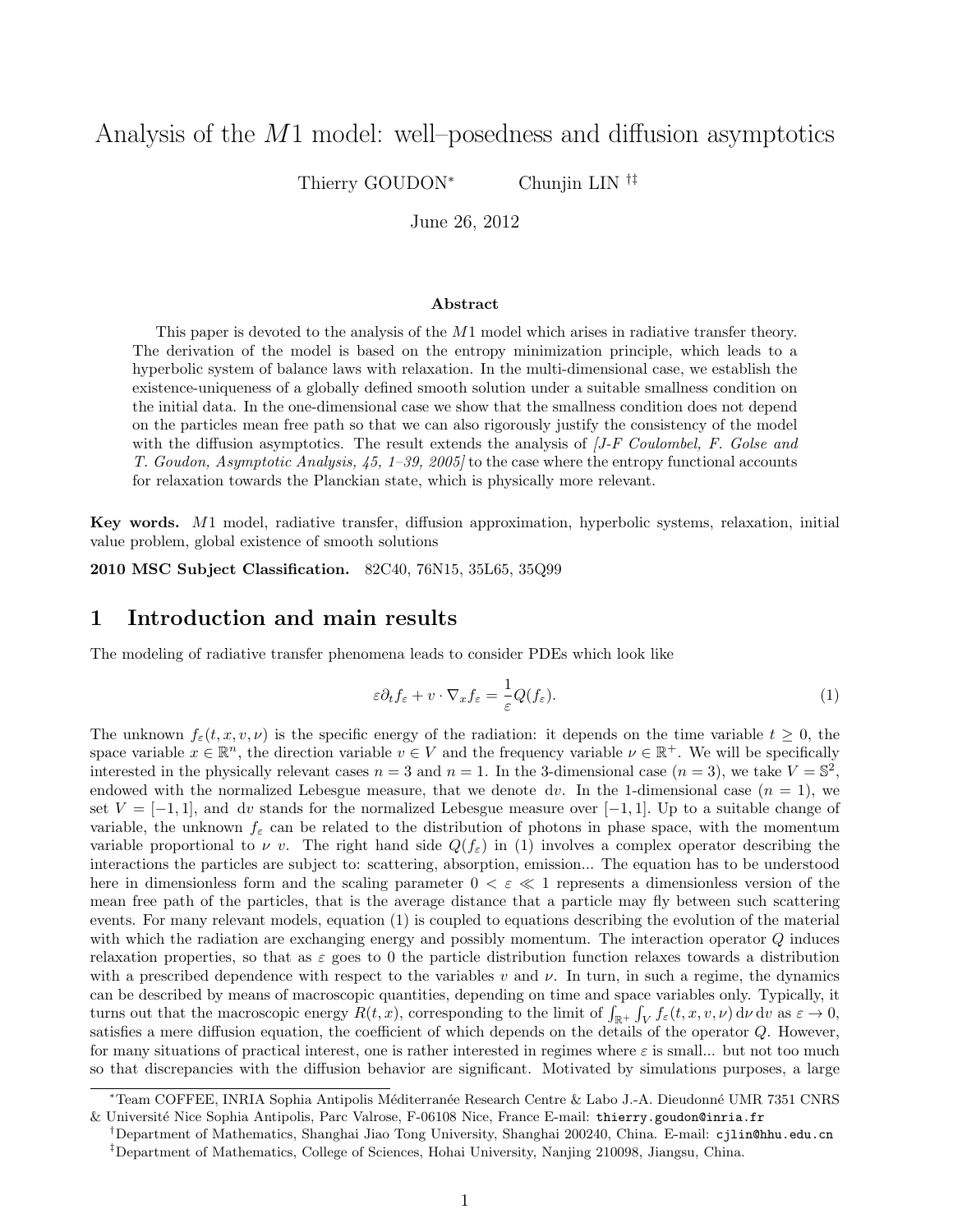amount of literature is devoted to the design of relevant models of macroscopic nature, intended to preserve the main features of the microscopic problem (1), but which remain accessible to a numerical treatment for a reasonable cost. Indeed, simulating directly (1) at resolved scales, with mesh size and time steps small compared to  $\varepsilon$  and an unknown depending also on the momentum variable becomes rapidly prohibitive. In this paper, we are concerned with a specific family of such macroscopic models, the so–called M1 models, which are obtained by closing the moment system derived by integrating (1) with respect to the momentum variable. The closure is based on a entropy minimization principle. The idea consists in minimizing a certain convex functional, with the constraint of prescribed moments. The functional is precisely constructed so that the minimizers have the same shape as the equilibrium distribution functions which make the interaction operator Q vanish, and it is expected to mimic the relaxation properties of Q. The model obtained by this procedure has relevant structure properties, guaranteed by the construction: hyperbolicity, maximum principle and limited flux.

We refer for a detailed introduction to radiative transfer theory to the classical treatise [33]. A recent overview of related mathematical problems, including numerical topics, can be found in [21]. The analysis of the diffusion regime, and the justification of the so–called Rosseland approximation, dates back to [1, 2]. In particular the problem has motivated the introduction of compactness techniques specific to kinetic equations, the average lemma being at the basis of the results in [2]. Alternative approaches and further details can be found in [13, 20, 22] and the references therein. For entropy-based moment closures we refer to [21] again, and to [10, 7, 18, 24] for other approaches. The entropy minimization principle has been developed by D. Levermore [27, 28, 29] for general kinetic equations, in particular for application in gas dynamics, while for the specific derivation in radiative transfer theory we refer to [17] and [14, 15, 16]. The  $M1$  model is widely used for industrial purposes; it has motivated several extensions and the design of specific numerical schemes [3, 6, 7, 8, 19, 36]. Here, we wish to investigate well-posedness and asymptotic issues. As we shall see below, the M1 model can be cast into the form of a hyperbolic problem with relaxation. Proving the existence of a smooth solution defined on a small enough time interval is thus the matter of classical techniques, in the spirit of T. Kato and A. Majda, see [31, 32, 26]. Furthermore, we can expect that the relaxation acts to prevent blow–up formation, so that, up to a smallness condition on the data, the solution is globally defined. A quite general framework to address such questions is due to B. Hanouzet and R. Natalini [23] (see also W.-A. Yong [37]): since the relaxation does not act on all the components of the system, we need a strong enough coupling condition, the so–called Kawashima-Shizuta condition [35]. However, following directly these arguments it is not clear whether or not the smallness condition depends on the scaling parameter  $\varepsilon$ : refined estimates are necessary to make it uniform with respect to  $\varepsilon$ . This is the program followed in [10] for a simplified version of the M1 model. These techniques have been adopted also to treat gas dynamics equations in the strong relaxation limit, for both the isothermal case [11], and the isentropic case [12]. Therefore, we wish to extend the analysis of [10] towards a physically more relevant model of radiative transfer: the entropy functional we consider encodes relaxation towards Planckian states, and, in turn, we are led to more intricate closure relations. In [10], the standard Godunov symmetrization is used to obtain a convenient symmetric form of the system. Uniform energy estimates can be established on the corresponding symmetric system. For the complex closure we are dealing with, we shall use Godunov's symmetrization in order to justify the global existence of smooth solutions in any space dimension. However, we are not able to establish energy estimates uniform with respect to the scaling parameter. For this reason, we introduce, for the one-dimensional case, a new symmetrizor with better structure properties, so that we can rigorously justify in this case the consistency of the model with the diffusion asymptotics. However, we point out that, by contrast to the analysis in [10], the coefficients of the symmetric system depend on the full set of the independent variables, not only on the velocity-type (relaxed) quantities, see Remark 4.1 below, which motivates a specific study.

The paper is organized as follows. We start by introducing precisely in Section 2 the entropy minimization principle and the system of PDEs we are interested in. Then, we state the main results of the paper, summarized in Theorem 2.4 (global existence of smooth solutions in the 3-D case), Theorems 2.6 and 2.7 (global existence and asymptotic behavior of the solutions in the 1-D case) below. Next, we give some hints in Section 3 for the proof of Theorem 2.4 in the 3-D case, which follows from adaptations of [10], and we detail in Section 4 the proof of the global existence in 1-D case, which relies on a uniform non linear estimate satisfied by a suitable energy functional. The key of the proof consists in writing the system in a symmetric form and identifying the relevant coupling structure. Finally, using the stream function as in [10], we discuss in Section 5 the asymptotic issues as the parameter  $\varepsilon$  goes to 0, justifying the strong relaxation limit of the solution and the consistency of the model with the diffusion regime.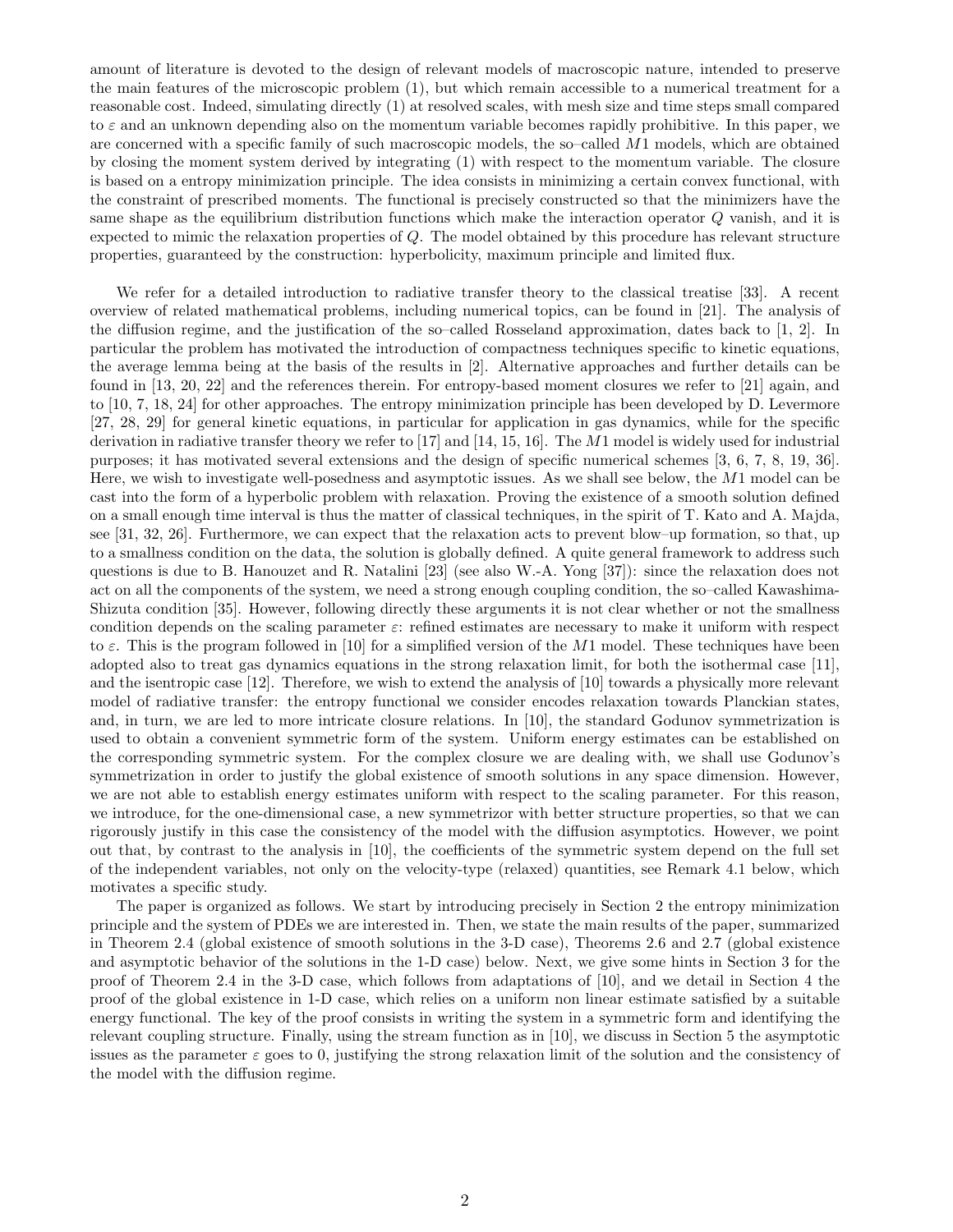## 2 The M1 model: definition and main results

The derivation of the M1 model relies on moment closure assumptions. Let us assume that the interaction term in (1) satisfies

$$
\int_{V} Q(f) dv = 0,
$$
\n
$$
Q(f) = 0 \quad \text{iff } f \text{ does not depend on } v,
$$
\n
$$
\int_{V} vQ(f) dv = -\int_{V} vf dv.
$$
\n(2)

The first relation means that interactions do not affect the total energy balance: it certainly applies to scattering events. Dealing with absorption-emission phenomena leads to consider a coupling of (1) with equations prescribing the properties of the material. Having in mind numerical purposes and splitting techniques, it also makes sense to neglect such phenomena in non equilibrium regimes, see  $[4, 3, 6]$ . The second assumption prescribes the kernel of the interaction operator. The third assumption is usually related to the identification of the eigenspace associated to the first non-zero eigenvalue of  $Q$ , see [10]. Let us introduce the following macroscopic quantities

$$
\rho_{\varepsilon}(t,x) = \int_{\mathbb{R}^+} \int_V f_{\varepsilon}(t,x,v,\nu) dv d\nu,
$$
  
\n
$$
J_{\varepsilon}(t,x) = \int_{\mathbb{R}^+} \int_V \frac{v}{\varepsilon} f_{\varepsilon}(t,x,v,\nu) dv d\nu,
$$
  
\n
$$
P_{\varepsilon}(t,x) = \int_{\mathbb{R}^+} \int_V v \otimes v f_{\varepsilon}(t,x,v,\nu) dv d\nu.
$$

Therefore, integrating (1) with respect to the direction and frequency variables, we get

$$
\begin{cases} \partial_t \rho_{\varepsilon} + \nabla_x \cdot J_{\varepsilon} = 0, \\ \varepsilon^2 \partial_t J_{\varepsilon} + \text{Div}_x P_{\varepsilon} = -J_{\varepsilon}. \end{cases} \tag{3}
$$

The system (3) is not closed since it is made of  $n + 1$  equations and it involves  $(n + 1)(n + 2)/2$  unknowns. since  $\rho_{\varepsilon}$ ,  $J_{\varepsilon}$  and  $P_{\varepsilon}$  are scalar, *n*-components vector and symmetric  $n \times n$  matrix, respectively. Nevertheless the asymptotic behavior can be understood looking at (3). Assuming that  $\rho_{\varepsilon}$ ,  $J_{\varepsilon}$ ,  $P_{\varepsilon}$  admit limits, denoted R, J, P respectively, we obtain as  $\varepsilon$  goes to 0

$$
\partial_t R + \nabla_x \cdot \bar{J} = 0, \qquad \text{Div}_x \bar{P} = -\bar{J}.
$$

But, coming back to (2), we expect that  $f_{\varepsilon}$  tends to an element  $\bar{f}$  of the kernel of Q, which does not depend on v. Accordingly we guess that  $P_{\varepsilon} = \int_{\mathbb{R}^+} \int_V v \otimes v f_{\varepsilon} \, dv \, d\nu \to \overline{P} = \int_V v \otimes v \, dv \int_{\mathbb{R}^+} \overline{f} \, d\nu = \frac{R}{3} \mathbb{I}$ . Consequently, we end up with

$$
\partial_t R - \frac{1}{3} \triangle_x R = 0,\tag{4}
$$

that is a mere diffusion equation for the radiation energy. The above formal analysis applies in 3-D and in 1-D, owing to the assumptions on V .

A closure method consists in defining a closed system by imposing in (3) a relation which defines  $P_{\varepsilon}$  as a functional of  $\rho_{\varepsilon}$  and  $J_{\varepsilon}$ . Therefore, we are led to consider the approximate system

$$
\begin{cases} \n\partial_t \widehat{\rho}_{\varepsilon} + \nabla_x \cdot \widehat{J}_{\varepsilon} = 0, \\
\varepsilon^2 \partial_t \widehat{J}_{\varepsilon} + \text{Div}_x \widehat{P}_{\varepsilon} (\widehat{\rho}_{\varepsilon}, J_{\varepsilon}) = -\widehat{J}_{\varepsilon}.\n\end{cases} \tag{5}
$$

The construction is expected to preserve some fundamental properties of the original model (1): as a matter of fact the energy density  $f_{\varepsilon}$  being non negative, we have

$$
\rho_\varepsilon\geq 0,\qquad |J_\varepsilon|\leq \frac{1}{\varepsilon}\int_V|v|f_\varepsilon\,\mathrm{d} v\,\mathrm{d}\nu\leq \frac{\rho_\varepsilon}{\varepsilon}.
$$

In particular, it is important for the applications to satisfy the flux limited condition (which is related to the finite speed of propagation). Furthermore, as  $\varepsilon$  goes to 0, the approximate model should reproduce the asymptotic behavior of the solutions of (1). The entropy minimization principle works as follows. Given  $\hat{\rho}_{\varepsilon}, \hat{J}_{\varepsilon}$ , and a convex function H, we define  $\hat{f}_{\varepsilon}$  which minimizes

$$
f \longmapsto \int_{\mathbb{R}^+} \int_V H(f) \, \mathrm{d}v \, \mathrm{d}\nu
$$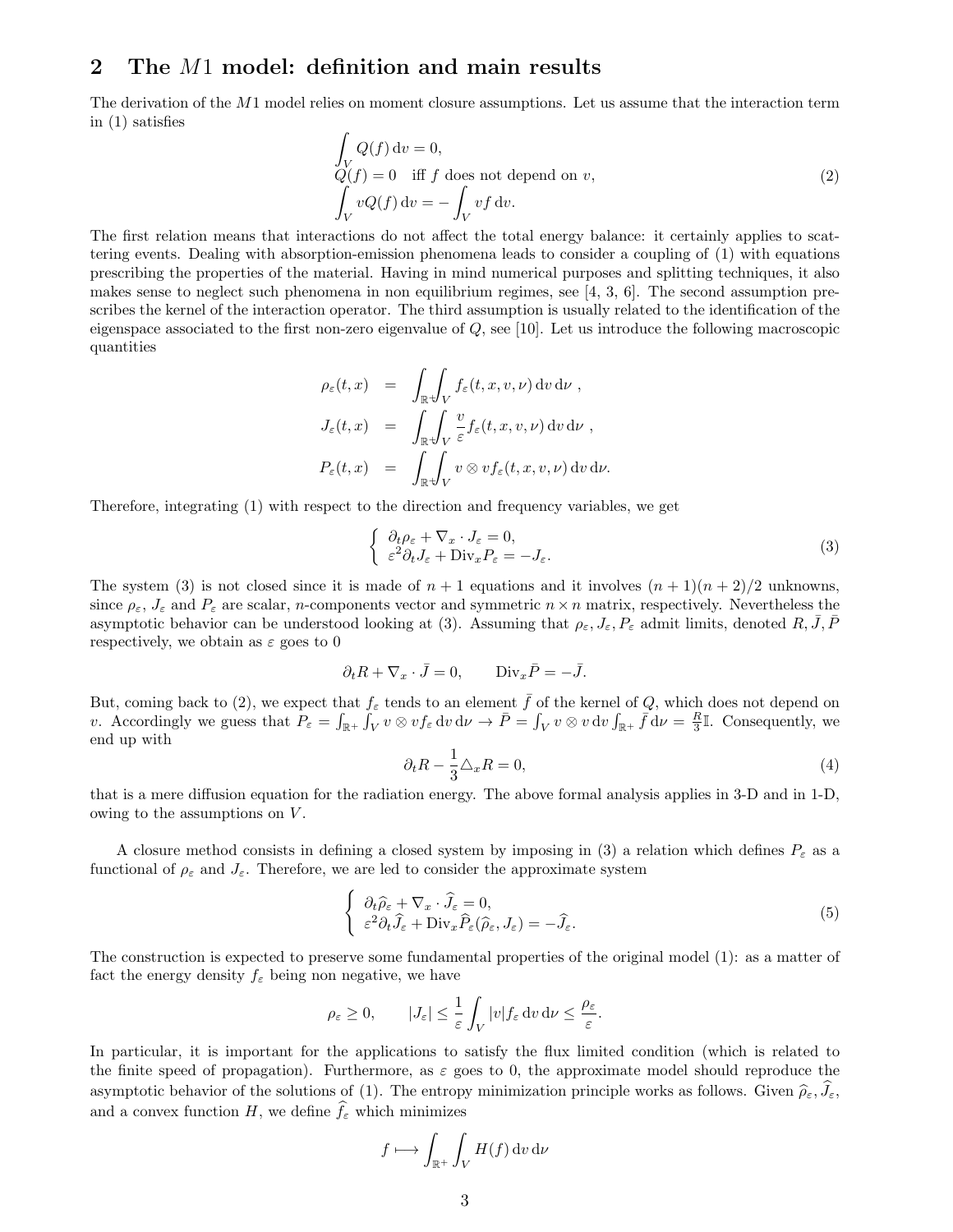with the constraint of prescribed zeroth and first moments

$$
\int_{\mathbb{R}^+} \int_V f \, dv \, d\nu = \widehat{\rho}_{\varepsilon}, \qquad \int_{\mathbb{R}^+} \int_V \frac{v}{\varepsilon} f \, dv \, d\nu = \widehat{J}_{\varepsilon}.
$$

Then (5) is closed by setting

$$
\widehat{P}_{\varepsilon}(\widehat{\rho}_{\varepsilon},\widehat{J}_{\varepsilon})=\int_{\mathbb{R}^{+}}\!\!\int_{V}v\otimes v\widehat{f}_{\varepsilon}\,\mathrm{d} v\,\mathrm{d}\nu.
$$

It is convenient to rewrite the kinetic pressure as follows

$$
\widehat{P}_{\varepsilon} = \widehat{\rho}_{\varepsilon} D(\widehat{u}_{\varepsilon}), \qquad \widehat{u}_{\varepsilon} = \varepsilon \frac{\widetilde{J}_{\varepsilon}}{\widehat{\rho}_{\varepsilon}}
$$

where  $D$  is referred to as the Eddington tensor. Of course, changing the function  $H$  modifies the macroscopic model; several relevant entropy functionals are discussed in [10]. In radiative transfer theory it turns out that it makes sense to consider the following entropy

$$
\frac{15}{4\pi^5} \int_{\mathbb{R}^+} \int_V \nu^2 [n \ln n - (n+1) \ln(n+1)] \, dv \, d\nu, \qquad n = \frac{4\pi^5}{15\nu^3} f.
$$

We refer to [17, 9, 14, 15, 16, 5] for a justification of this choice of entropy. The main motivation comes from the fact that this quantity is dissipated by the kinetic model (1). It prescribes the form of the equilibrium functions, which are minimizers of H. Assuming  $\frac{15\nu^2}{4\pi^5}$  $\frac{45\nu^2}{4\pi^5} \frac{d}{df} \left[ n \ln n - (n+1) \ln(n+1) \right] = \frac{1}{\nu} \ln \left( \frac{n}{n+1} \right) = \lambda$ , a constant, yields  $f = \frac{15\nu^3}{4\pi^5}$  $\frac{45\nu^3}{4\pi^5}(e^{-\nu\lambda}-1)^{-1}$ . Prescribing the value, say  $\rho$ , of the total energy associated to such an equilibrium uniquely defines  $\lambda$  by the relation

$$
\int_{\mathbb{R}} \int_{V} f \, dv \, d\nu = \rho = \int_{\mathbb{R}^{+}} \frac{15\nu^{3}}{4\pi^{5}} \frac{d\nu}{e^{-\nu\lambda} - 1}.
$$

In the literature on the M1 model, it is convenient to define the radiation temperature  $T_r = \rho^{1/4}$  and the previous relation recasts as  $\lambda = -1/T_r$ . The corresponding equilibrium is the Planckian function with temperature  $T_r$ see e. g. [14, Proposition 1]. It explains the definition of the entropy because Planckian functions are natural equilibrium states in radiative transfer, playing in some sense the same role as the Maxwellian in gas dynamics: interaction processes are intended to make the energy density relax to such a state, with a prescribed dependence with respect to both direction and frequency variables. Coming back to the moment closure problem, we can repeat similar manipulations, making the Lagrange multipliers associated to the moments  $\hat{\rho}_{\varepsilon}, \hat{J}_{\varepsilon}$  appear. We obtain that way generalized Planckian functions, as explained in the following claim [14, Section 3], [15, 16]. It is worthwhile mentioning that many details are discussed with a different viewpoint, combining information theory and statistical physics, in [17]. These considerations make the M1 model a very popular macroscopic system to describe the dynamics of radiative fields, see [5, 21].

**Lemma 2.1.** Let  $(\widehat{\rho}_{\varepsilon}, \widehat{J}_{\varepsilon}) \in \mathbb{R}^+ \times \mathbb{R}^3$  such that  $|\varepsilon J_{\varepsilon}| < \rho_{\varepsilon}$ . The minimizer function  $\widehat{f}_{\varepsilon}$  is given by

$$
\widehat{f}_{\varepsilon}(v,\nu) = \frac{15\nu^3}{4\pi^5} \frac{1}{\exp((\alpha_0 + \alpha_1 \cdot v)\nu) - 1}
$$

where  $\alpha_0 > 0$ , and  $\alpha_1 \in \mathbb{R}^3$ , verifying  $|\alpha_1| < \alpha_0$ , are Lagrangian multiplier. Then, the second moment of the closure  $\hat{P}_{\varepsilon} = \int_{\mathbb{R}} \int_{\mathbb{S}^2} v \otimes v \hat{f}_{\varepsilon}(v, \nu) \, \mathrm{d}v \, \mathrm{d}\nu$  can be written in the Eddington form:

$$
\widehat{P}_{\varepsilon} = \widehat{\rho}_{\varepsilon} D(\widehat{u}_{\varepsilon}), \qquad \widehat{u}_{\varepsilon} = \varepsilon \frac{\widehat{J}_{\varepsilon}}{\widehat{\rho}_{\varepsilon}}
$$

where the Eddington tensor is given by

$$
D(u) = \frac{1 - \chi(u)}{2} \mathbb{I}_3 + \frac{3\chi(u) - 1}{2} \frac{u \otimes u}{|u|^2},
$$
\n(6)

.

with  $\mathbb{I}_3$  standing for the  $3 \times 3$  identity matrix and

$$
\chi(u) = \frac{3 + 4|u|^2}{5 + 2\sqrt{4 - 3|u|^2}} = \frac{5 - 2\sqrt{4 - 3|u|^2}}{3}
$$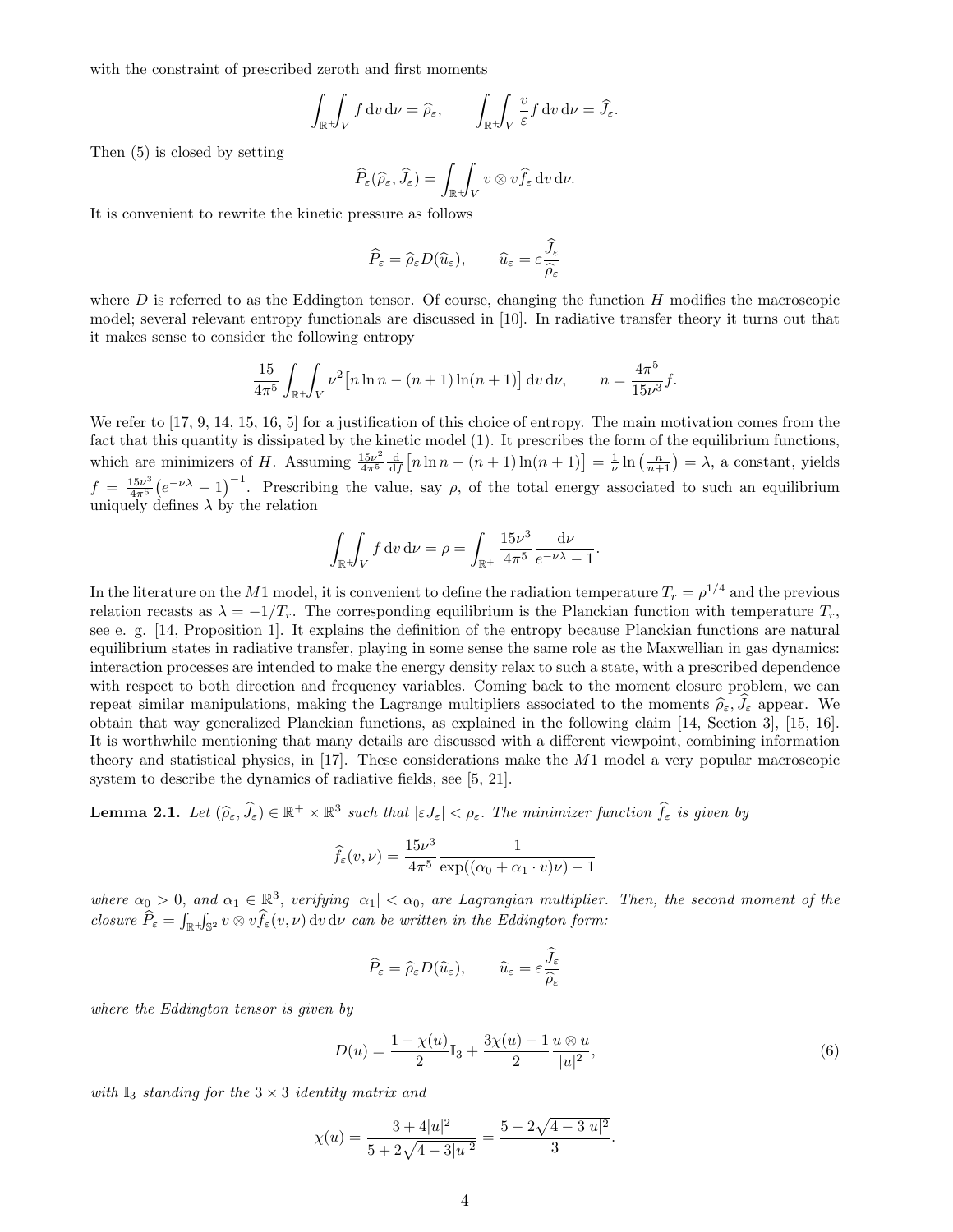**Remark 2.2.** Since  $\hat{\rho}_{\varepsilon}$  and  $\hat{J}_{\varepsilon}$  are the zeroth and first order moments of the minimizer function  $\hat{f}_{\varepsilon}$ , they can be expressed as functions of the scalar  $\alpha_0$  and the vector  $\alpha_1$ ; namely, we have

$$
\widehat{\rho}_{\varepsilon} = \frac{3\alpha_0^2 + |\alpha_1|^2}{3(\alpha_0^2 - |\alpha_1|^2)^3}, \qquad \varepsilon \widehat{J}_{\varepsilon} = \frac{-4\alpha_0 \alpha_1}{3(\alpha_0^2 - |\alpha_1|^2)^3}.
$$
\n<sup>(7)</sup>

Conversely, knowing  $\hat{\rho}_{\varepsilon}$  and  $\hat{u}_{\varepsilon}$ , with  $\hat{u}_{\varepsilon} = \varepsilon \hat{J}_{\varepsilon}/\hat{\rho}_{\varepsilon}$ , the Lagrangian multiplier  $\alpha_0$  and  $\alpha_1$  are given by

$$
\alpha_0 = \frac{1}{2\hat{\rho}_{\varepsilon}^{1/4}} \frac{(\sqrt{4-3|\hat{u}_{\varepsilon}|^2}+2)^{1/2}}{(\sqrt{4-3|\hat{u}_{\varepsilon}|^2}-1)^{3/4}} \quad \alpha_1 = -\frac{3\hat{u}_{\varepsilon}}{2\hat{\rho}_{\varepsilon}^{1/4}} \frac{(\sqrt{4-3|\hat{u}_{\varepsilon}|^2}+2)^{-1/2}}{(\sqrt{4-3|\hat{u}_{\varepsilon}|^2}-1)^{3/4}}.
$$
\n(8)

.

.

Furthermore we have the following relation

$$
\frac{\alpha_1}{\alpha_0} = -\frac{3\widehat{u}_{\varepsilon}}{2 + \sqrt{4 - 3|\widehat{u}_{\varepsilon}|^2}}
$$

**Remark 2.3.** Note that  $D(u)$  defined by (6) satisfies  $tr(D(u)) = 1$  and the relations

$$
1 - \chi(u) = \frac{2}{3}(\sqrt{4 - 3|u|^2} - 1) \ge 0, \qquad \chi(u) - |u|^2 = \frac{1}{3}(1 - \sqrt{4 - 3|u|^2})^2 \ge 0
$$

 $\{i \in [n] \mid \text{where} \; 1 \leq j \leq n \}$  assume that  $|\hat{u}_{\varepsilon}| \leq \eta < 1$  holds. According to Remark 2.2, we deduce that  $|\alpha_1|/\alpha_0 \leq 3\eta/(2+\sqrt{4-3\eta^2}) < 1$ . Therefore, we have  $\alpha_0 + \alpha_1 \cdot v > 0$ . Observe that

$$
\int_{\mathbb{R}^+} \widehat{f}_{\varepsilon} d\nu = \frac{1}{(\alpha_0 + \alpha_1 \cdot v)^4}.
$$

Furthermore we can rewrite the Eddington tensor  $D(u)$  as

$$
D(u) = \frac{1}{3}\mathbb{I}_3 + \frac{-|u|^2 \mathbb{I}_3 + 3u \otimes u}{2 + \sqrt{4 - 3|u|^2}}.
$$

Accordingly, for any  $\xi \in \mathbb{R}^3$ , we remark that  $D(0) = \frac{1}{3} \mathbb{I}_3$  and

$$
\frac{-4|u|^2|\xi|^2}{2+\sqrt{4-3|u|^2}} \le \xi^T \left(D(u) - \frac{1}{3}\mathbb{I}_3\right)\xi \le \frac{2|u|^2|\xi|^2}{2+\sqrt{4-3|u|^2}}
$$

Therefore the main results of the paper state as follows. The first statement is concerned with the global existence–uniqueness of smooth solutions in the multi-dimensional case, under a suitable smallness condition.

**Theorem 2.4** (Global Existence in 3-D). Let  $\bar{\rho} > 0$  be a constant and let  $s \in \mathbb{N}$  with  $s > \frac{5}{2}$ . Let  $0 < \varepsilon < 1$ be a fixed constant. There exist positive constants  $0 < \delta < 1$  and  $C > 0$  such that for any  $(\rho_0, J_0)$  verifying  $\|\rho_0 - \bar{\rho}\|_{H^s(\mathbb{R}^3)} + \|J_0\|_{H^s(\mathbb{R}^3)} \leq \delta$ , there exists a unique smooth solution  $(\widehat{\rho}_{\varepsilon}, \widehat{J}_{\varepsilon})$  to the system (5) with the initial data  $(\rho_0, J_0)$ , that satisfies  $(\widehat{\rho}_{\varepsilon} - \overline{\rho}, \widehat{J}_{\varepsilon}) \in C(\mathbb{R}^+, H^s(\mathbb{R}^3)) \cap C^1(\mathbb{R}^+, H^{s-1}(\mathbb{R}^3))$ . Furthermore this global solution satisfies

$$
\sup_{t>0} \left( \|\widehat{\rho}_{\varepsilon}(t) - \bar{\rho}\|_{H^{s}(\mathbb{R}^{3})}^{2} + \|\widehat{J}_{\varepsilon}(t)\|_{H^{s}(\mathbb{R}^{3})}^{2} \right) + \int_{0}^{\infty} \|\widehat{J}_{\varepsilon}(\tau)\|_{H^{s}(\mathbb{R}^{3})}^{2} d\tau \leq C \left( \|\rho_{0} - \bar{\rho}\|_{H^{s}(\mathbb{R}^{3})}^{2} + \|J_{0}\|_{H^{s}(\mathbb{R}^{3})}^{2} \right).
$$
\n(9)

**Remark 2.5.** By using standard Sobolev embedding and the energy inequality (9), the velocity  $\hat{u}_{\varepsilon}$  is uniformly bounded; here and below, we shall use the fact that we are working with solutions verifying  $\|\hat{u}_{\varepsilon}\|_{L^{\infty}(\mathbb{R}^+\times\mathbb{R}^3)} \leq$  $\delta < 1$ . Accordingly, the pair  $(\widehat{\rho}_{\varepsilon}, \widehat{J}_{\varepsilon} = \widehat{\rho}_{\varepsilon} \widehat{u}_{\varepsilon}/\varepsilon)$  is admissible in the sense that its components are respectively the zeroth and the first moments of some distribution function, see Lemma 2.1.

The above theorem shows the global existence of smooth solutions to the relaxation system (5). The proof relies on a result of [37], by using Godunov's symmetrization, energy estimates and the so-called Shizuta-Kawashima condition. Some basic facts will be given in Section 3. It is not clear whether or not the constant  $\delta$ and C can be made independent of  $\varepsilon$ . Indeed, compared to [10], we lose some structure properties in choosing the more physically relevant entropy functional. Consequently we lack the uniform estimates with respect to  $\varepsilon$ necessary to handle the strong relaxation limit of (5) as in the case of compressible Euler equations [11, 12].

However, the difficulty can be treated within the one dimensional framework. This is the object of the following stetaments, where we investigate the asymptotic behavior of the solutions to (5) as  $\varepsilon$  tends to zero in the one dimensional case. A new symmetrization will be used to get the uniform estimates, which allows to prove the convergence of the density  $\hat{\rho}_{\varepsilon}$  to the solution of the heat equation. We start with a refined version of Theorem 2.4 for the one dimensional case.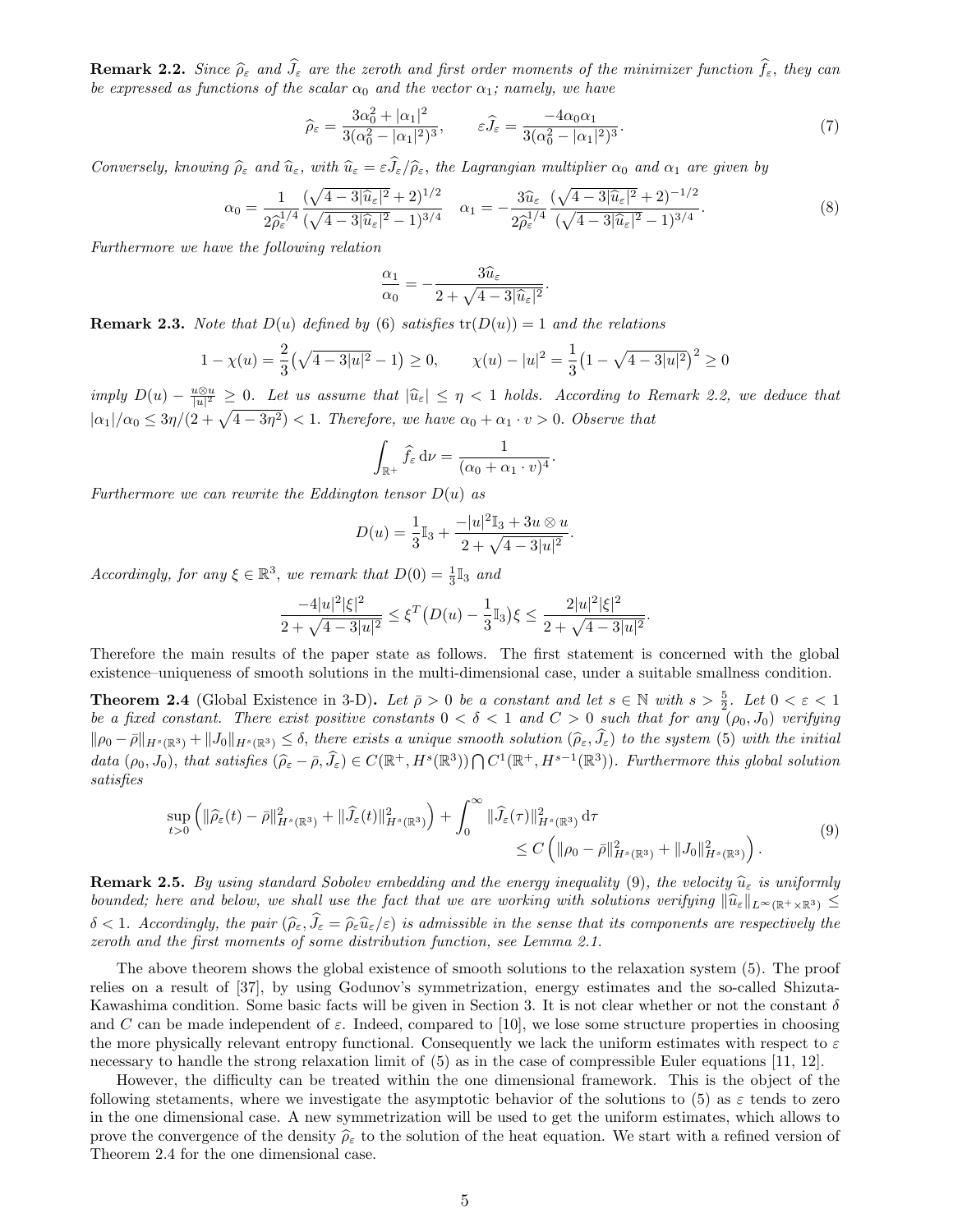**Theorem 2.6** (Global Existence in 1-D). Let  $\bar{\rho} > 0$  be a constant and let  $s \in \mathbb{N}$  with  $s > \frac{3}{2}$ . There exist positive constants  $0 < \delta < 1$  and  $C > 0$  such that for any  $\varepsilon \in (0,1)$ , and for any  $(\rho_0, J_0)$  verifying  $\|\rho_0 - \bar{\rho}\|_{H^s(\mathbb{R})}$  +  $||J_0||_{H^s(\mathbb{R})} \leq \delta$ , there exists a unique smooth solution  $(\widehat{\rho}_{\varepsilon}, \widehat{J}_{\varepsilon})$  to system (5) with the initial data  $(\rho_0, J_0)$ , that satisfies  $(\widehat{\rho}_{\varepsilon} - \overline{\rho}, \widehat{J}_{\varepsilon}) \in C(\mathbb{R}^+, H^s(\mathbb{R})) \cap C^1(\mathbb{R}^+, H^{s-1}(\mathbb{R}))$ . Furthermore this global solution satisfies

$$
\sup_{t>0} \left( \|\widehat{\rho}_{\varepsilon}(t) - \bar{\rho}\|_{H^s(\mathbb{R})}^2 + \varepsilon^2 \|\widehat{J}_{\varepsilon}(t)\|_{H^s(\mathbb{R})}^2 \right) + \int_0^\infty \|\widehat{J}_{\varepsilon}(\tau)\|_{H^s(\mathbb{R})}^2 d\tau \leq C \left( \|\rho_0 - \bar{\rho}\|_{H^s(\mathbb{R})}^2 + \|J_0\|_{H^s(\mathbb{R})}^2 \right). \tag{10}
$$

Observe that  $D(0) = \chi(0) = \frac{1}{3}$  so that the M1 model is formally consistent with the diffusion asymptotic. A detailed formal analysis, by means of Chapman-Enskog expansion, can be found for instance in [5, Section 4, sp. Lemma 7. Therefore, it can be expected that  $\hat{\rho}_{\varepsilon}$  obtained in Theorem 2.6 converges to the solution of the heat equation as  $\varepsilon$  goes to zero. This is indeed the case, as shown in the following statement.

**Theorem 2.7** (Asymptotic Behavior). Consider an initial data  $(\rho_0, u_0) \in (\bar{\rho} + H^s(\mathbb{R})) \times H^s(\mathbb{R})$  independent of  $\varepsilon$ . Let the assumptions of Theorem 2.4 be fulfilled and let  $(\hat{\rho}_{\varepsilon}, \hat{J}_{\varepsilon} = \hat{\rho}_{\varepsilon} \hat{u}_{\varepsilon}/\varepsilon)$  be the unique solution of (5) obtained in Theorem 2.4. Let  $(t, x) \mapsto R(t, x) \in C(\mathbb{R}^+, \bar{\rho} + H^s(\mathbb{R}))$  be the unique solution to the heat equation (4) with initial value  $R|_{t=0} = \rho_0$ . Then we have

$$
\|\widehat{\rho}_{\varepsilon} - R\|_{L^2(\mathbb{R}^+ \times \mathbb{R})} \leq C\varepsilon,
$$

for some numerical constant C.

### 3 Global existence in 3-D case: proof of Theorem 2.4

In this section we prove the global existence of classical solution to (5) for a given  $\varepsilon > 0$ . For the sake of convenience, we drop the dependence of the unknowns  $\hat{\rho}$  and  $\hat{u}$  on the parameter  $\varepsilon$ .

Since f is a function of  $\alpha = (\alpha_0, \alpha_1)$ , also of  $(\widehat{\rho}, \widehat{J})$ , the entropy  $\widehat{\eta} = \int_{V \times \mathbb{R}^+} H(f) dv dv$  is also a function of  $\alpha = (\alpha_0, \alpha_1)$ . From Remark 2.2 the entropy  $\hat{\eta}$  is function of  $(\hat{\rho}, \hat{J})$  too. Then the entropic variable is defined as  $\nabla_{\hat{\sigma}} \hat{\eta}(\hat{\rho}, \hat{J})$ . By a tedious calculation we check that

$$
\nabla_{\widehat{\rho},\widehat{J}}\widehat{\eta}(\widehat{\rho},\widehat{J}) = -(\alpha_0,\alpha_1)^t = -\alpha.
$$

In this Section we choose  $\alpha$  as defining the independent variables. Immediately from Lemma 2.1 we have

$$
D_{\alpha}\widehat{f} = -\frac{15\nu^4}{4\pi^5}\widehat{n}(\widehat{n}+1)(1,v^t), \text{ with } \widehat{n} = \frac{1}{\exp((\alpha_0 + \alpha_1 \cdot v)\nu) - 1}.
$$

As  $\hat{\rho}$ ,  $\hat{J}$ ,  $\hat{P}$  are the moments of  $\hat{f}$ , the momentum system (5) can be written as

$$
\varepsilon A_0(\alpha)\partial_t \begin{pmatrix} \alpha_0 \\ \alpha_1 \end{pmatrix} + \sum_j A_j(\alpha)\partial_{x_j} \begin{pmatrix} \alpha_0 \\ \alpha_1 \end{pmatrix} = -\frac{1}{\varepsilon} \begin{pmatrix} 0 \\ \Phi(\alpha)\alpha_1 \end{pmatrix},\tag{11}
$$

with

$$
A_0(\alpha) = \frac{15}{4\pi^5} \left\langle \nu^4 \hat{n} (\hat{n} + 1) \begin{pmatrix} 1 \\ v \end{pmatrix} (1, v^t) \right\rangle_{v,\nu}
$$
  
\n
$$
A_j(\alpha) = \frac{15}{4\pi^5} \left\langle v_j \nu^4 \hat{n} (\hat{n} + 1) \begin{pmatrix} 1 \\ v \end{pmatrix} (1, v^t) \right\rangle_{v,\nu}, j = 1, 2, 3.
$$
  
\n
$$
\Phi(\alpha) = \frac{4\alpha_0}{3(\alpha_0^2 - |\alpha_1|^2)},
$$

where  $\langle \cdot \rangle_{v,\nu}$  denotes the integration with respect to  $v, \nu$ . It is easy to check that

$$
\int_{\mathbb{R}^+} \nu^4 \hat{n}(\hat{n}+1) \, \mathrm{d}\nu = \frac{4}{(\alpha_0 + \alpha_1 \cdot v)^5} \frac{4\pi^5}{15}.
$$

Hence the matrices  $A_0$ ,  $A_j$  have the following simple form

$$
A_0(\alpha) = \left\langle \frac{4}{(\alpha_0 + \alpha_1 \cdot v)^5} {1 \choose v} (1, v^t) \right\rangle_v,
$$
  

$$
A_j(\alpha) = \left\langle \frac{4v_j}{(\alpha_0 + \alpha_1 \cdot v)^5} {1 \choose v} (1, v^t) \right\rangle_v, j = 1, 2, 3,
$$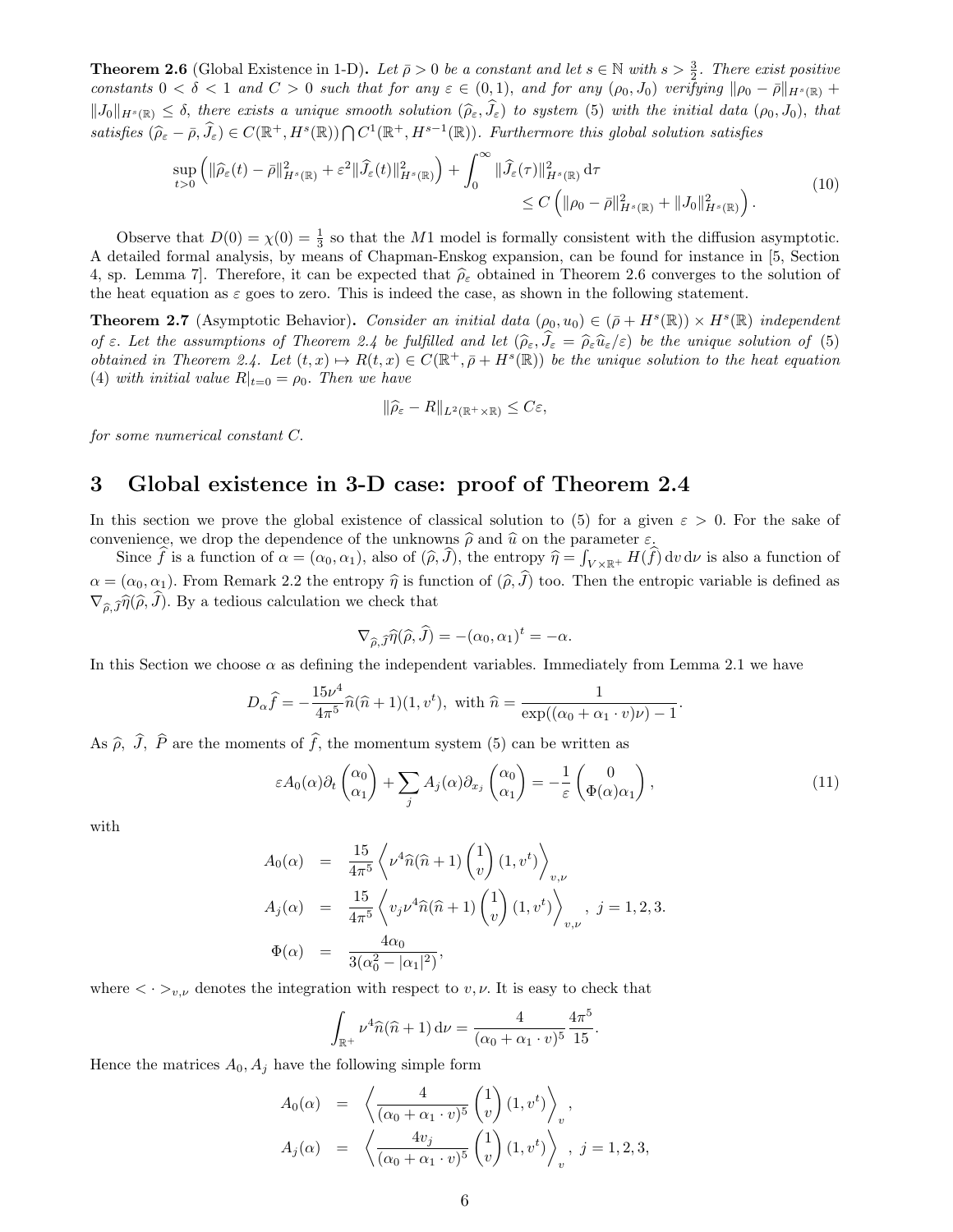where  $\langle \cdot \rangle_v$  denotes the integration with respect to v only. Note that the matrices  $A_0, A_j$ , fully depend on  $\alpha$ . This is by contrast to [10] where the matrices obtained by Godunov's symmetrization only depend on  $\alpha_1$ , the velocity type variable, which is the relaxed variable. Hence the strategy used in [10] can not be applied directly here, even for the one-dimensional model. Here we give the global existence of smooth solutions to (11) by using the known results for hyperbolic systems with relaxation. For any constant state  $\bar{\alpha} = (\bar{\alpha}_0, 0)$  with  $\bar{\alpha}_0 > 0$ , we set

$$
A_0(\overline{\alpha}) = \frac{4}{\overline{\alpha}_0^5} \begin{pmatrix} 1 & 0 \\ 0 & \frac{1}{3} \mathbb{I}_3 \end{pmatrix}, A_1(\overline{\alpha}) = \frac{4}{3 \overline{\alpha}_0^5} \begin{pmatrix} 0 & e_j^t \\ e_j & 0_{3 \times 3} \end{pmatrix}.
$$

The system (11) with unknown  $\alpha$  fulfills the following properties:

- symmetrizability in Friedrich's sense; namely, the matrix  $A_0(\alpha)$  is symmetric and positive definite, the matrices  $A_i(\alpha)$ ,  $j = 1, 2, 3$ , are symmetric, for any  $\alpha = (\alpha_0, \alpha_1)$  verifying  $\alpha_0 > 0$ ,  $|\alpha_1| < \alpha_0$ .
- Shizuta-Kawashima stability condition: for any  $\mu \in \mathbb{R}$ , and  $\omega = (\omega_1, \omega_2, \omega_3) \in S^2$

$$
\left(\mu A_0(\overline{\alpha}) + \sum_j \omega_j A_j(\overline{\alpha})\right) \begin{pmatrix} X \\ 0_{3 \times 1} \end{pmatrix} = 0 \text{ iff } X = 0.
$$

Now we can use general results on the global existence of smooth solutions to relaxation hyperbolic systems in multi-dimension [37, page 255, Theorem 3.1]. We omit the details here.

It remains to check the admissibility condition for the Lagrangian multiplier  $\alpha$ :

$$
\alpha_0 > 0, \quad |\alpha_1| < \alpha_0.
$$

It can be verified by choosing  $\bar{\alpha}_0 > 0$  large enough and the initial data sufficiently small. Once we get the solutions  $\alpha$  of (11) verifying the admissibility condition, then  $(\widehat{\rho}, J)$ , solutions to (5), is immediately obtained owing to Remark 2.2. Hence the proof of Theorem 2.4 is complete. For more details we refer to [37, 10].

## 4 Global existence in 1-D case: proof of Theorem 2.6

In this section, we restrict to the one-dimensional framework and we shall prove the global existence of smooth solutions to the  $M1$  model (5). The argument relies on the possibility of identifying some key structure properties of the system (5). These properties, which is the missing ingredient in 3-D, allows to prove the global existence of smooth solutions with uniform a priori estimates with respect to  $\varepsilon$ . Having disposed of a few preliminary observations, we will next discuss the a priori estimates which lead to the global existence of solutions.

#### 4.1 Preliminary transformations

For the sake of convenience, we drop the dependence of the unknowns  $\hat{\rho}$  and  $\hat{J}$  on the parameter  $\varepsilon$ , and we recall that  $\hat{u} = \varepsilon \hat{J}/\hat{\rho}$ . We also introduce a new rescaled time variable: we set

$$
\rho(t,x) = \widehat{\rho}(\varepsilon t,x), \quad u(t,x) = \widehat{u}(\varepsilon t,x).
$$

and the system (5) becomes

$$
\begin{cases}\n\partial_t \rho + \partial_x (\rho u) = 0, \\
\partial_t (\rho u) + \partial_x [\rho D(u)] = -\frac{1}{\varepsilon} \rho u.\n\end{cases}
$$
\n(12)

In the 1-D case, the Eddington tensor reads  $D(u) = \chi(u)$ , see (6). We rewrite (12) in the quasi-linear form: let  $W = (\rho, u)^T$ , which satisfies

$$
\widetilde{A}_0(W)\partial_t W + \widetilde{A}_1(W)\partial_x W = -\frac{1}{\varepsilon} \begin{pmatrix} 0 \\ \rho u \end{pmatrix},
$$

where

$$
\widetilde{A}_0(W) = \left( \begin{array}{cc} 1 & 0 \\ u & \rho \end{array} \right),
$$

and

$$
\widetilde{A}_1(W) = \begin{pmatrix} u & \rho \\ D(u) & \rho D'(u) \end{pmatrix}.
$$

The system (12) is hyperbolic, symetrizable, see [14, Proposition 3]. Actually, this is a direct consequence of the entropy minimization principle, see [27, 28]. Hence by the standard theory of hyperbolic system, there exists a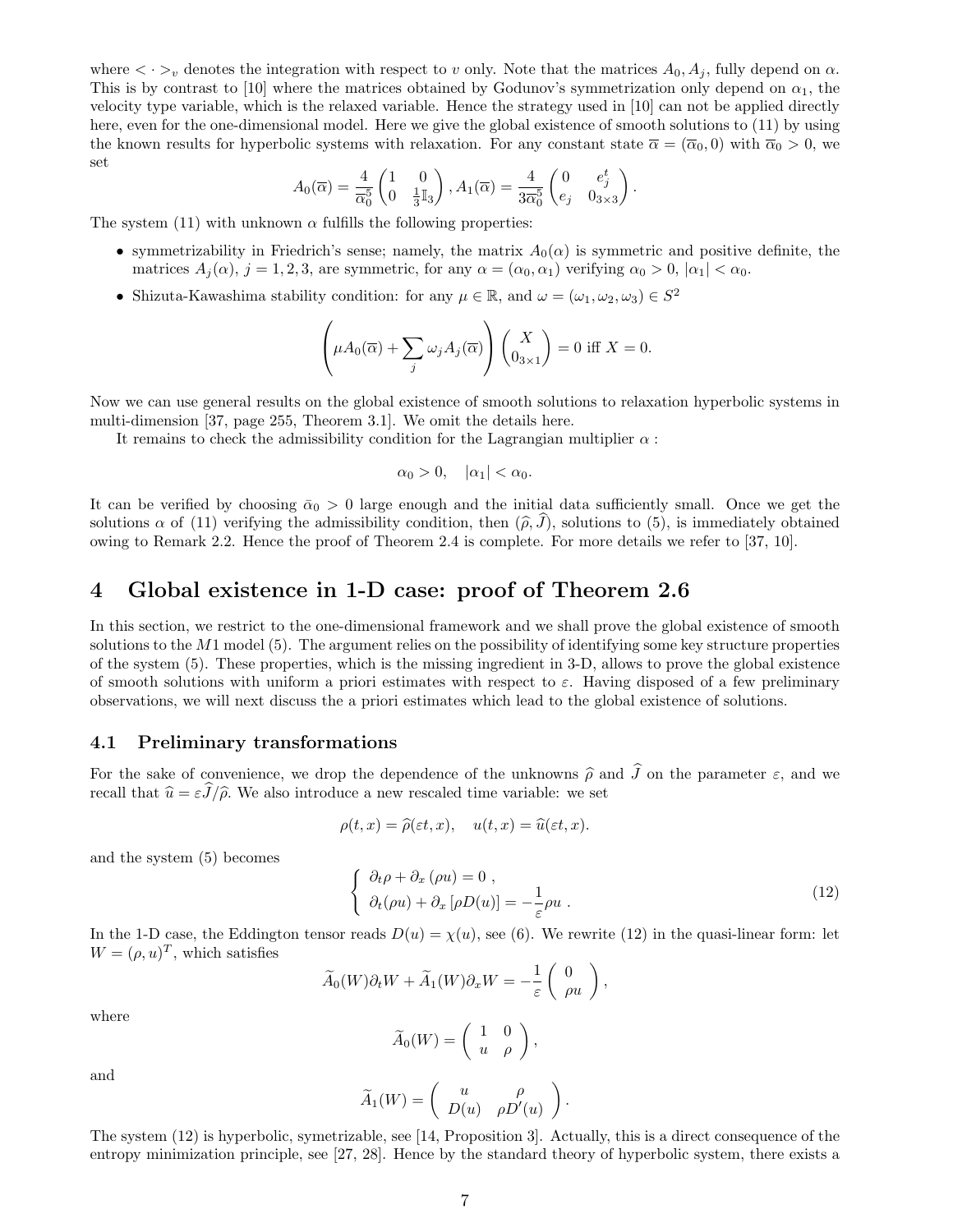unique smooth local in time solution, [32, 31, 26]. The next ingredient will be to check that the system satisfies a stability propriety, the so-called Shizuta-Kawashima condition, which will allow to show that the obtained solution is globally defined. Let us start by writing the system in symmetric form.

We set

$$
S(W) = \begin{pmatrix} 1 & 0 \\ -3\rho u\phi(u) & 3\rho\phi(u) \end{pmatrix},
$$

with  $\phi(u) = \frac{1}{(\sqrt{4-3u^2}-1)^2}$ . Multiply system (12) from the left by  $S(W)$ ; we have

$$
A_0(W)\partial_t W + A_1(W)\partial_{x_j} W = -\frac{3}{\varepsilon} \begin{pmatrix} 0 \\ \rho^2 \phi(u)u \end{pmatrix},
$$
\n(13)

with

$$
A_0(W) = \begin{pmatrix} 1 & 0 \\ 0 & 3\rho^2 \phi(u) \end{pmatrix}, \quad A_1(W) = \begin{pmatrix} u & \rho \\ \rho & \frac{3\rho^2 \phi(u)u(2 - \sqrt{4 - 3u^2})}{\sqrt{4 - 3u^2}} \end{pmatrix}.
$$
 (14)

Let  $\rho = \bar{\rho} > 0$  and  $u = 0$ : it defines a particular solution of (13) that we denote  $\overline{W} = (\bar{\rho}, 0)^T$ . It is easy to check that this 1-D system verifies the same properties as the 3-D model, namely, symmetrizability in Friedrichs sense and the so-called Shizuta-Kawashima condition. Furthermore, inspired form [10, 11, 12], this system verifies some more particular properties, which allows us to get the uniform estimates with respect to  $\varepsilon$ .

Remark 4.1. In [10], the symmetric form of the moment system is obtained by using Godunov's symmetrization. As pointed in Section 3, Godunov's symmetrization only yields the global existence result for fixed  $\varepsilon > 0$ , but, as far as we have checked, it does not provide uniform estimates with respect to  $\varepsilon$ . To circumvent this difficulty, we use for the 1-D case a new symmetrization defined by  $S(W)$ . A remarkable feature of the problem investigated in [10] is the fact that the matrices  $A_0$  and  $A_j$  do not fully depend on W: they only depend on the velocity-type variable, that is the relaxed variable. This observation greatly simplifies the analysis. For the M1 model under consideration, it is not clear that such a simplified framework can be exhibited. Nevertheless, we shall see below how the difficulty can be treated. Notice that a similar difficulty arises when dealing with the isentropic Euler system with strong relaxation [12]. In fact, in these cases we need a more accurate analysis in the energy estimates, see Remark 4.4.

Local existence of a smooth solution to (13) can be obtained by using an iterative scheme and the Picard fixed point theorem. We skip the proof of local existence which follows the arguments detailed in the classical references [26, 32, 31]. We wish to show that the solution is actually globally defined. To this end, we need to establish uniform a priori estimates. As in [10] let us introduce the following energy functional

$$
N_{\varepsilon}(T)^{2} = \sup_{\substack{0 \leq t \leq T \\ t_{\varepsilon} \leq T}} \left( \|\rho(t) - \bar{\rho}\|_{H^{s}(\mathbb{R})}^{2} + \|u(t)\|_{H^{s}(\mathbb{R})}^{2} \right) + \frac{1}{\varepsilon} \int_{0}^{T} \|u(t)\|_{H^{s}(\mathbb{R})}^{2} dt + \varepsilon \int_{0}^{T} \|\partial_{x}\rho(t)\|_{H^{s-1}(\mathbb{R})}^{2} dt.
$$

where  $s > \frac{3}{2}$  is an integer. The following theorem is the key ingredient in the proof of the global existence.

**Theorem 4.2.** Let  $s > \frac{3}{2}$  be an integer and let  $T > 0$ . Let  $0 < \varepsilon < 1$ . Let  $\rho \in C([0, T]; \bar{\rho} + H^s(\mathbb{R}))$  and  $u \in C([0,T]; H^s(\mathbb{R}))$  be a local solution to (13) associated to the initial data  $(\rho_0, u_0) \in (\bar{\rho} + H^s(\mathbb{R})) \times H^s(\mathbb{R})$ . Then, there exists a non decreasing function  $C: \mathbb{R}^+ \to \mathbb{R}^+$ , which is independent of  $\varepsilon, T, \rho$ , and u, such that the following inequality holds

$$
N_{\varepsilon}(T)^2 \leq C(||W||_{L^{\infty}([0,T]\times\mathbb{R})})(N_{\varepsilon}(0)^2 + N_{\varepsilon}(T)^3).
$$

Once Theorem 4.2 is proven, the proof of Theorem 2.6 follows from quite standard arguments, which dates back to [34]. We refer for details in a similar context to [10, 11]. We split the proof into two steps: firstly, we establish the  $L^{\infty}(H^s)$  estimate of  $(\rho, u)$  and the  $L^2(H^s)$  estimate of u, and, secondly, we turn to the  $L^2(H^{s-1})$ estimate of  $\partial_x \rho$ . Based on these estimates, we will get the proof of Theorem 4.2 directly.

## 4.2 Energy estimate I:  $L^{\infty}(H^s)$  estimate

This Section is devoted to the proof of the following claim.

**Proposition 4.3.** Under the hypotheses stated in Theorem 4.2, for any  $t \in [0, T]$ , there holds

$$
\|\rho(t) - \bar{\rho}\|_{H^s(\mathbb{R})}^2 + \|u(t)\|_{H^s(\mathbb{R})}^2 + \frac{1}{\varepsilon} \int_0^t \|u(\tau)\|_{H^s(\mathbb{R})}^2 d\tau \le C(\|W\|_{L^\infty([0,T]\times\mathbb{R})})(N_\varepsilon^2(0) + N_\varepsilon^3(t)).\tag{15}
$$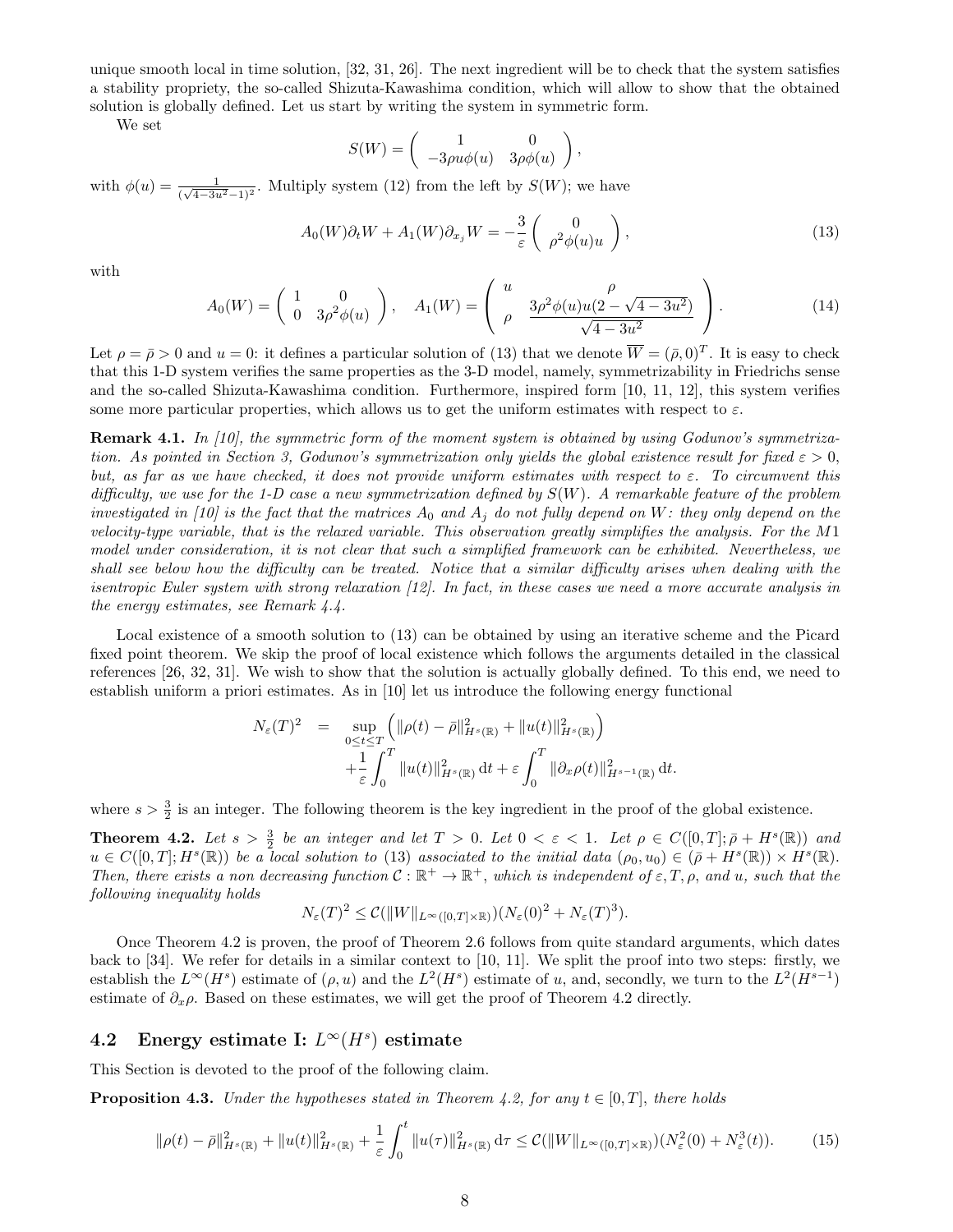Proof. The proof splits into several steps. We start with the zeroth order estimate, and next we treat the higher order derivatives. Finally based on these estimates, we will finish the proof.

Step 1: Zeroth-order estimate. We remind that  $\bar{\rho}$  is a fixed positive constant and we set  $\overline{W} = (\bar{\rho}, 0)^T$ . Take the inner product of the system (13) with the vector  $W - \overline{W}$ , then integrate over  $[0, t] \times \mathbb{R}$ . We obtain

$$
\int_{\mathbb{R}} \frac{1}{2} A_0(W)(W - \overline{W}) \cdot (W - \overline{W}) dx \Big|_{0}^{t} + \frac{3}{\varepsilon} \int_{0}^{t} \int_{\mathbb{R}} \rho^2 \phi(u) u^2 dx d\tau
$$
\n
$$
= \int_{0}^{t} \int_{\mathbb{R}} \frac{1}{2} \left\{ \partial_t \{ A_0(W) \} + \partial_x \{ A_1(W) \} \right\} (W - \overline{W}) \cdot (W - \overline{W}) dx d\tau .
$$
\n(16)

Owing to the definition of  $A_0(W)$  we get

$$
\int_{\mathbb{R}} \frac{1}{2} A_0(W(t))(W(t) - \overline{W}) \cdot (W(t) - \overline{W}) dx + \frac{3}{\varepsilon} \int_0^t \int_{\mathbb{R}} \rho^2 \phi(u) u^2 dx d\tau
$$
  
\n
$$
\geq C(||W||_{L^{\infty}([0,T] \times \mathbb{R})}) \left( ||W(t) - \overline{W}||_{L^2(\mathbb{R})}^2 + \frac{1}{\varepsilon} \int_0^t \int_{\mathbb{R}} ||u(\tau)||_{L^2(\mathbb{R})}^2 d\tau \right),
$$
  
\n
$$
\int_{\mathbb{R}} \frac{1}{2} A_0(W)(W - \overline{W}) \cdot (W - \overline{W}) \Big|_{t=0} dx \leq C(||W||_{L^{\infty}([0,T] \times \mathbb{R})}) N_{\varepsilon}^2(0).
$$

Using the specific structure of the matrices  $A_0(W)$  and  $A_1(W)$ , the right-hand side of (16) can be estimated as follows

$$
\int_{0}^{t} \int_{\mathbb{R}} \frac{1}{2} \partial_{t} \{A_{0}(W)\}(W - \overline{W}) \cdot (W - \overline{W}) dx
$$
  
\n
$$
\leq C(\|W\|_{L^{\infty}([0, T] \times \mathbb{R})}) \int_{0}^{t} \int_{\mathbb{R}} |\partial_{t}W||u|^{2} d\tau dx
$$
  
\n
$$
\leq C(\|W\|_{L^{\infty}([0, T] \times \mathbb{R})}) \int_{0}^{t} \int_{\mathbb{R}} (|\partial_{x}W| + \frac{1}{\varepsilon}|u|) |u|^{2} d\tau dx
$$
  
\n
$$
\leq C(\|W\|_{L^{\infty}([0, T] \times \mathbb{R})}) N_{\varepsilon}^{3}(t),
$$
  
\n
$$
\int_{0}^{t} \int_{\mathbb{R}} \frac{1}{2} \partial_{x} \{A_{1}(W)\}(W - \overline{W}) \cdot (W - \overline{W}) dx
$$
  
\n
$$
\leq C(\|W\|_{L^{\infty}([0, T] \times \mathbb{R})}) \int_{0}^{t} \int_{\mathbb{R}} (|\partial_{x}u||\rho - \overline{\rho}|^{2} + |\partial_{x}\rho||\rho - \overline{\rho}||u| + |\partial_{x}W||u|^{2}) dx d\tau
$$
  
\n
$$
\leq C(\|W\|_{L^{\infty}([0, T] \times \mathbb{R})}) N_{\varepsilon}^{3}(t).
$$

For obtaining the last inequality, we have used the following estimate

$$
\int_0^t \int_{\mathbb{R}} |\partial_x \rho| |W - \overline{W}| |u| \le CN_{\varepsilon}(t) \int_0^t \left( \varepsilon ||\partial_x \rho(\tau)||_{L^2(\mathbb{R})}^2 + \frac{1}{\varepsilon} ||u(\tau)||_{L^2(\mathbb{R})}^2 \right) dx d\tau
$$
  

$$
\le CN_{\varepsilon}^3(t).
$$

Coming back to (16) yields

$$
\|\rho(t) - \bar{\rho}\|_{L^2(\mathbb{R})}^2 + \|u(t)\|_{L^2(\mathbb{R})}^2 + \frac{1}{\varepsilon} \int_0^t \|u(\tau)\|_{L^2(\mathbb{R})}^2 d\tau \le C(\|W\|_{L^\infty([0,T]\times\mathbb{R})}) \left(N_\varepsilon^2(0) + N_\varepsilon^3(t)\right),\tag{17}
$$

which corresponds to (15) for  $s = 0$ .

Step 2: Higher-order estimates. Let k be an integer with  $1 \leq k \leq s$ . Apply  $\partial_x^k$  to system (13), take the inner product with  $\partial_x^k W$ , then integrate the resulting equality over  $[0, t] \times \mathbb{R}$ . We have

$$
\int_{\mathbb{R}} \frac{1}{2} A_0(W) \partial_x^k W \cdot \partial_x^k W \, dx \bigg|_0^t + \frac{3}{\varepsilon} \int_0^t \int_{\mathbb{R}} \rho^2 \phi(u) |\partial_x^k u|^2 \, dx \, d\tau\n= \int_0^t \int_{\mathbb{R}} \left[ \frac{I_1 + I_2}{2} - (I_3 + I_4 + I_5) \right] \, dx \, d\tau,
$$
\n(18)

with

$$
I_1 = \partial_t \{ A_0(W) \} \partial_x^k W \cdot \partial_x^k W, \quad I_2 = \partial_x \{ A_1(W) \} \partial_x^k W \cdot \partial_x^k W,
$$
  
\n
$$
I_3 = [\partial_x^k, A_0(W)] \partial_t W \cdot \partial_x^k W, \quad I_4 = [\partial_x^k, A_1(W)] \partial_x W \cdot \partial_x^k W,
$$
  
\n
$$
I_5 = \frac{3}{\varepsilon} \{ [\partial_x^k, \rho^2 \phi(u)] u \} \partial_x^k u,
$$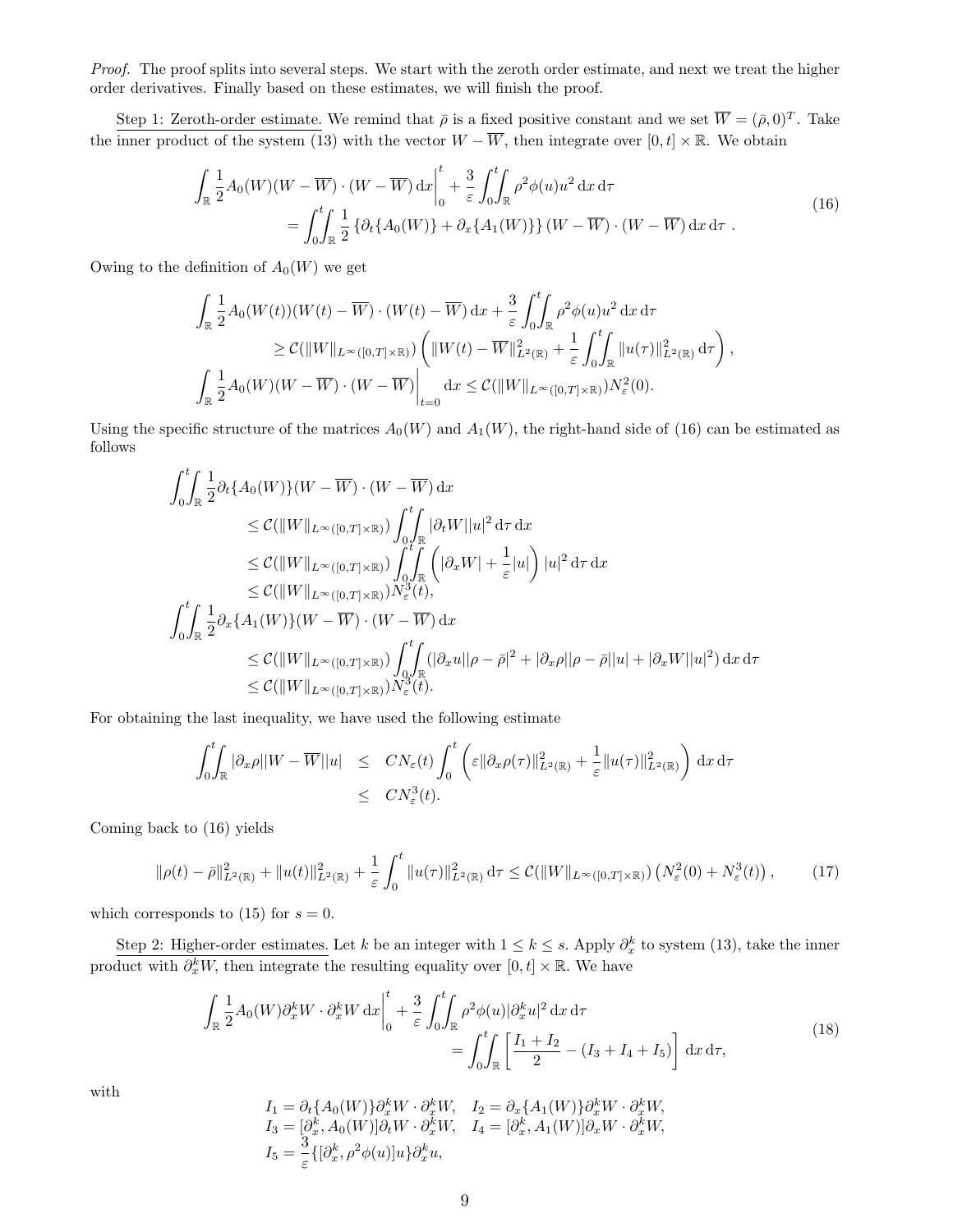where [a, b] denotes the commutator  $ab-ba$ . We wish to estimate the integrals of  $I_1$  to  $I_5$ . As already remarked,  $\partial_t A_0(W)$  has only one non-zero block. Then the integral of  $I_1$  can be estimated as follows

$$
\left| \int_0^t \int_{\mathbb{R}} I_1 \, dx \, d\tau \right| \leq C(||W||_{L^\infty([0,T]\times\mathbb{R})}) \int_0^t \int_{\mathbb{R}} |\partial_t W| |\partial_x^{\alpha} u|^2 \, dx \, dt \leq C(||W||_{L^\infty([0,T]\times\mathbb{R})}) N_\varepsilon^3(t),
$$

where we have also used the same strategy as for the zeroth-order term. In order to estimate  $I_2$  we exploit the expression of  $A_1(W)$  and we get

$$
\left| \int_0^t \int_{\mathbb{R}} I_2 \, dx \, d\tau \right|
$$
  
\n
$$
\leq C(||W||_{L^{\infty}([0,T]\times\mathbb{R})}) \int_0^t \int_{\mathbb{R}} \left( |\partial_x u| |\partial_x^k \rho|^2 + |\partial_x \rho| |\partial_x^k \rho| |\partial_x^k u| + |\partial_x W| |\partial_x^k u|^2 \right) \, dx \, d\tau.
$$

The conclusion follows by using the inequalities

$$
\int_0^t \int_{\mathbb{R}} |\partial_x u| |\partial_x^k \rho|^2 dx d\tau \leq \int_0^t \|\partial_x u(\tau)\|_{L^\infty(\mathbb{R})} \|\partial_x^k \rho\|_{L^2(\mathbb{R})}^2 d\tau
$$
  
\n
$$
\leq CN_{\varepsilon}(t) \int_0^t \|\partial_x u(\tau)\|_{H^{s-1}(\mathbb{R})} \|\partial_x^k \rho\|_{L^2(\mathbb{R})} d\tau
$$
  
\n
$$
\leq CN_{\varepsilon}(t) \int_0^t \left(\frac{1}{\varepsilon} \|\partial_x u(\tau)\|_{H^{s-1}(\mathbb{R})}^2 + \varepsilon \|\partial_x^k \rho\|_{L^2(\mathbb{R})}^2\right) d\tau
$$
  
\n
$$
\leq CN_{\varepsilon}(t),
$$

$$
\int_0^t \int_{\mathbb{R}} |\partial_x \rho| |\partial_x^k \rho| |\partial_x^k u| dx d\tau \leq \|\partial_x \rho\|_{L^\infty([0,t]\times\mathbb{R})} \int_0^t \left(\frac{1}{\varepsilon} \|\partial_x^k u(\tau)\|_{L^2(\mathbb{R})}^2 + \varepsilon \|\partial_x^k \rho\|_{L^2(\mathbb{R})}^2\right) d\tau
$$
  

$$
\leq CN_\varepsilon^3(t),
$$

$$
\int_0^t \int_{\mathbb{R}} |\partial_x W| |\partial_x^k u|^2 \, \mathrm{d}x \, \mathrm{d}\tau \leq \| \partial_x W \|_{L^\infty([0,t] \times \mathbb{R})} \frac{1}{\varepsilon} \int_0^t \| \partial_x^k u(\tau) \|_{L^2(\mathbb{R})}^2 \, \mathrm{d}\tau
$$
  

$$
\leq C N_\varepsilon^3(t).
$$

Thus for  $I_2$  we are led to

$$
\left| \int_0^t \int_{\mathbb{R}} I_2 \, dx \, d\tau \right| \leq C \left( \|W\|_{L^\infty([0,T] \times \mathbb{R})} \right) N_\varepsilon^3(t).
$$

Using the expression of  $A_0(W)$  and the Cauchy-Schwarz inequality, the integral of  $I_3$  can be estimated as follows

$$
\left| \int_0^t \int_{\mathbb{R}} I_3 \, dx \, d\tau \right| \le \int_0^t \| [\partial_x^k, \rho^2 \phi(u)] \partial_t u \|_{L^2(\mathbb{R})} \| \partial_x^k u \|_{L^2(\mathbb{R})} \, d\tau. \tag{19}
$$

Then using the classical estimate for commutators, see [31, Proposition 2.1], we obtain for any  $\tau \in [0, t]$ ,

$$
\|[\partial_x^k, \rho^2 \phi(u)] \partial_t u\|_{L^2(\mathbb{R})} \leq C(\|W\|_{L^\infty([0,T]\times\mathbb{R})}) \left( \|\partial_t u(\tau)\|_{L^\infty(\mathbb{R})} \|\partial_x (\rho^2 \phi(u))\|_{H^{s-1}(\mathbb{R})} + \|\partial_t u(\tau)\|_{H^{s-1}(\mathbb{R})} \|\partial_x (\rho^2 \phi(u))\|_{L^\infty(\mathbb{R})} \right).
$$
\n(20)

By using the second equation in (12), we can express  $\partial_t u$  in terms of  $\partial_x W$  and  $u/\varepsilon$ . Namely, we can get the following estimates, for any  $\tau \in [0, t]$ ,

$$
\|\partial_t u(\tau)\|_{L^{\infty}(\mathbb{R})} \leq C(\|W\|_{L^{\infty}([0,T]\times\mathbb{R})}) \left( \|\partial_x W(\tau)\|_{L^{\infty}(\mathbb{R})} + \frac{1}{\varepsilon} \|u(\tau)\|_{L^{\infty}(\mathbb{R})} \right),
$$

and

$$
\|\partial_t u(\tau)\|_{H^{s-1}(\mathbb{R})} \leq C(\|W\|_{L^\infty([0,T]\times\mathbb{R})}) \left( \|\partial_x W(\tau)\|_{H^{s-1}(\mathbb{R})} + \frac{1}{\varepsilon} \|u(\tau)\|_{H^{s-1}(\mathbb{R})} \right),
$$

where  $0 < \varepsilon < 1$  has been used. We insert these estimates in (20), we use the classical tame estimate for the composition of functions together with the Sobolev embedding theorem, and we arrive at

$$
\|[\partial_x^k, \rho^2 \phi(u)] \partial_t u\|_{L^2(\mathbb{R})} \leq C(\|W\|_{L^\infty([0,T]\times\mathbb{R})}) \|\partial_x W(\tau)\|_{H^{s-1}(\mathbb{R})}\n \left(\|\partial_x W(\tau)\|_{H^{s-1}(\mathbb{R})} + \frac{1}{\varepsilon} \|u(\tau)\|_{H^{s-1}(\mathbb{R})}\right).
$$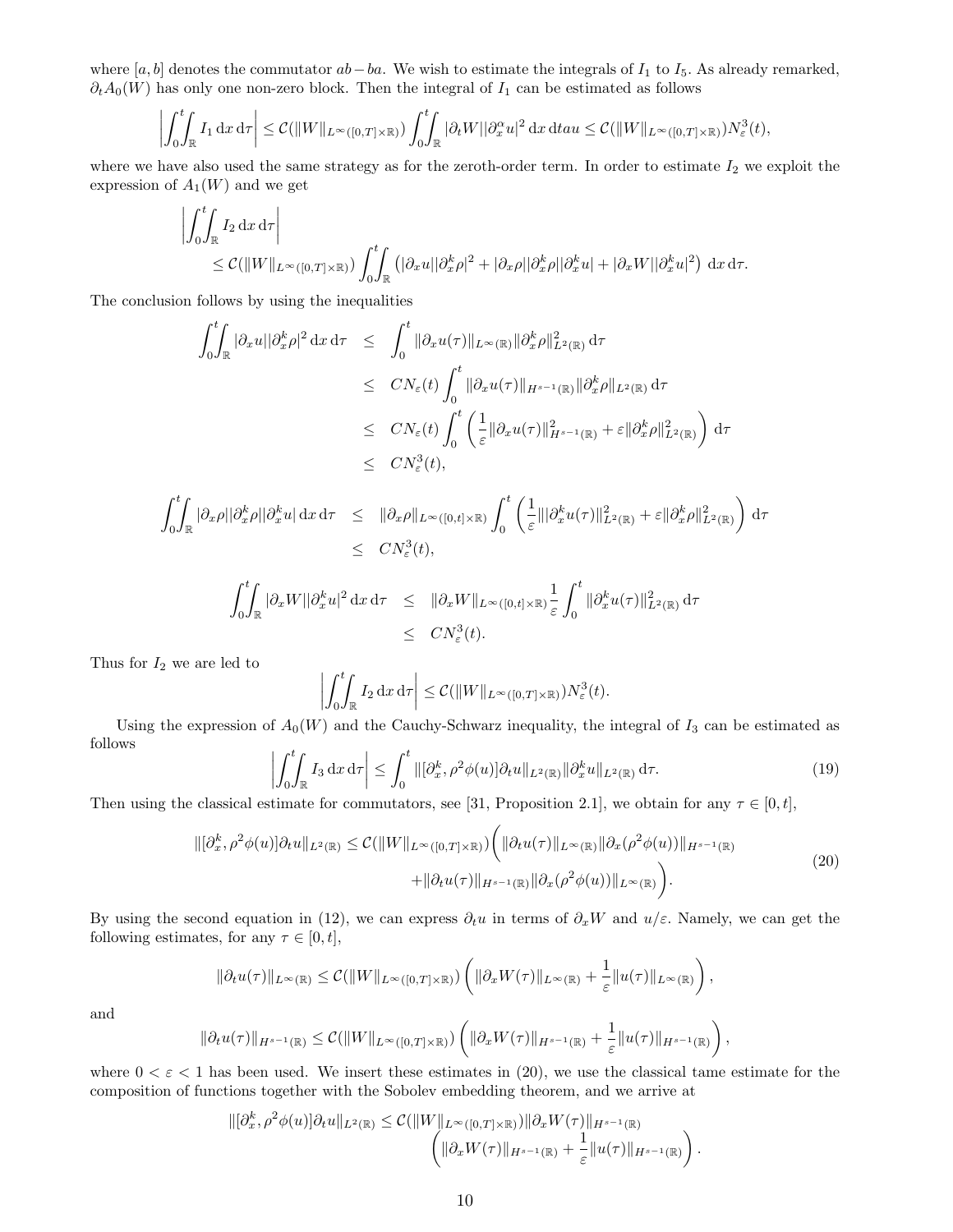Eventually using this inequality in (19) we conclude that

$$
\left| \int_0^t \int_{\mathbb{R}} I_3 \, dx \, d\tau \right| \leq C (||W||_{L^\infty([0,T]\times \mathbb{R})}) N_\varepsilon^3(t)
$$

holds.

Next we treat the integral of  $I_4$ . Note that the component located at the first row and the first column of the matrix  $A_1(W)$  depends only on u. Hence  $I_4$  involves sums of the following terms:

$$
\{[\partial_x^k, u]\partial_x \rho\}\partial_x^k \rho, \quad \{[\partial_x^k, \rho]\partial_x \rho\}\partial_x^k u, \quad \{[\partial_x^k, \rho]\partial_x u\}\partial_x^k \rho, \quad \{[\partial_x^k, A_1^{22}(W)]\partial_x u\}\partial_x^k u,
$$

where  $A_1^{22}(W)$  denotes the element of the matrix  $A_1$  located at the second line and the second column. By using the Cauchy-Schwarz' inequality and the classical estimate for commutators as we did when dealing with  $I_3$ , the  $L_x^1$  norm of the above terms can be dominated by  $\|\partial_x W(\tau)\|_{H^{s-1}(\mathbb{R})} \|\partial_x \rho(\tau)\|_{H^{s-1}(\mathbb{R})} \|\partial_x u(\tau)\|_{H^{s-1}(\mathbb{R})}$ . Hence we have

$$
\left| \int_0^t \int_{\mathbb{R}} I_4 \, dx \, d\tau \right| \leq C ( \|W\|_{L^\infty([0,T]\times \mathbb{R})}) N_\varepsilon^3(t).
$$

We treat similarly the last term, obtaining

$$
\left| \int_0^t \int_{\mathbb{R}} I_5 \, dx \, d\tau \right| \leq C \big( \|W\|_{L^\infty([0,T] \times \mathbb{R})} \big) N_\varepsilon^3(t).
$$

We skip the details.

Combining the estimates obtained on  $I_1 - I_5$  we go back to (18), and we conclude that

$$
\|\partial_x^k W(t)\|_{L^2(\mathbb{R})}^2 + \frac{1}{\varepsilon} \int_0^t \|\partial_x^k u(\tau)\|_{L^2(\mathbb{R})}^2 d\tau \leq C(\|W\|_{L^\infty([0,T]\times\mathbb{R})}) \left(N_\varepsilon^2(0) + N_\varepsilon^3(t)\right) \tag{21}
$$

holds for any  $1 \leq k \leq s$ .

Step 3: Conclusion. Using the above estimates (17) and (21), the derivation of (15) is direct. Hence the proof of Proposition 4.3 is complete.  $\Box$ 

Remark 4.4. For the simple model dealt with in [10], Godunov's symmetrization leads to

$$
A_0(W_2)\partial_t W + A_1(W_2)\partial_x W = \frac{1}{\varepsilon} \begin{pmatrix} 0 \\ W_2 \end{pmatrix},
$$

with  $W = (W_1, W_2)^t$  and the matrices

$$
A_0(W_2) = \begin{pmatrix} 1 & G(W_2) \\ G(W_2) & A_0^{22}(W_2) \end{pmatrix}, \quad A_1(W_2) = \begin{pmatrix} G(W_2) & A_0^{22}(W_2) \\ A_0^{22}(W_2) & A_1^{22}(W_2) \end{pmatrix},
$$

only depend on  $W_2$ , which is precisely the relaxed variable, through the functions  $G$ ,  $A_0^{22}$ ,  $A_1^{22}$ . It greatly simplifies the analysis of the integrals of  $I_1 - I_5$ . For example, when dealing with  $I_2$ , we only have to estimate a product which looks like  $|\partial_x W_2| |\partial_x^{\alpha} W_2| |\partial_x^{\alpha} W|$ . Here, a refined analysis is necessary, term by term, in order to isolate the term involving the density-like variable, that is the non relaxed variable.

## 4.3 Energy estimates II:  $L^2(H^{s-1})$  estimates of  $\partial_x \rho$

The next step consists in deriving the  $L^2(H^{s-1})$  estimates of the density variable  $\partial_x \rho$ . We adapt the method introduced in [35] and further developed [23, 37] (see also [10, 11, 30] for further applications). The proof uses a consequence of the Kawashima-Shizuta property: the existence of a compensating matrix having structure properties which allow to derive the desired estimates.Therefore the following statement has a central role within the proof.

**Lemma 4.5.** Let  $\bar{\rho} > 0$  and  $\overline{W} = (\bar{\rho}, 0)^T$ . Let us define the so-called compensating matrix

$$
K = \begin{pmatrix} 0 & \frac{1}{3\bar{\rho}^2} \\ -1 & 0 \end{pmatrix}.
$$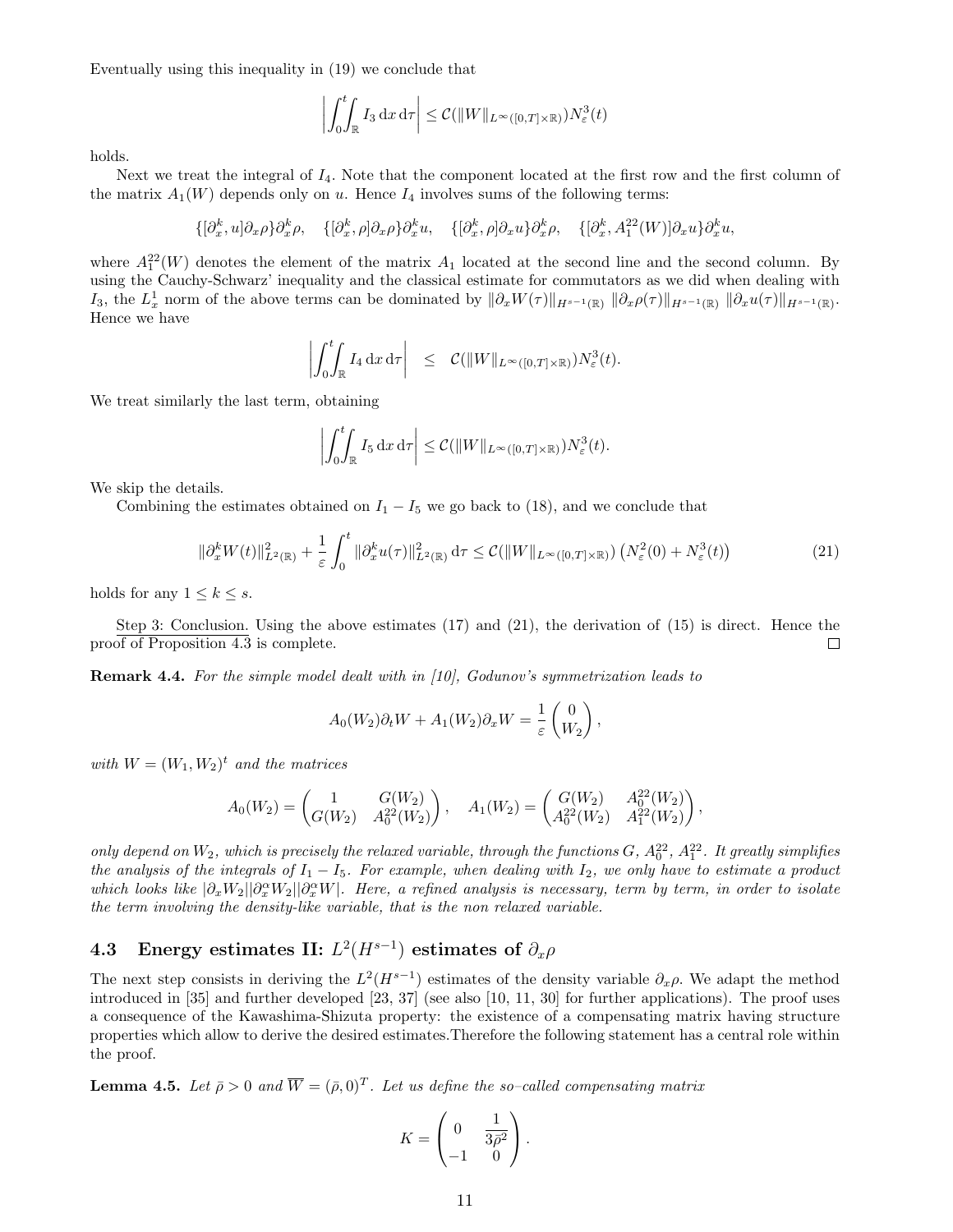Then  $KA_0(\overline{W})$  is skew-symmetric and

$$
KA_1(\overline{W}) = \begin{pmatrix} \frac{1}{3\overline{\rho}} & 0\\ 0 & -\overline{\rho} \end{pmatrix}.
$$

**Proposition 4.6.** Let the assumptions of Theorem 4.2 be fulfilled. Then there exists a function  $C : \mathbb{R}^+ \to \mathbb{R}^+$ that is independent of  $\varepsilon$ , such that, for any  $0 \le t \le T$ , we have

$$
\varepsilon \int_0^t \|\partial_x \rho(\tau)\|_{H^{s-1}(\mathbb{R})}^2 d\tau \leq C(\|W\|_{L^\infty([0,T]\times\mathbb{R})}) \left(N_\varepsilon^2(0) + N_\varepsilon^3(t)\right). \tag{22}
$$

*Proof.* The proof begins by linearizing the system (13) around the constant state  $\overline{W} = (\overline{\rho}, 0)^T$ : we write

$$
A_0(\overline{W})\partial_t(W - \overline{W}) + A_1(\overline{W})\partial_x(W - \overline{W}) = -\frac{3\overline{\rho}^2}{\varepsilon} \begin{pmatrix} 0\\u \end{pmatrix} + h,\tag{23}
$$

with

$$
h = -A_0(\overline{W})[A_0^{-1}(W)A_1(W) - A_0^{-1}(\overline{W})A_1(\overline{W})]\partial_x W - \frac{1}{\varepsilon} \begin{pmatrix} 0 \\ A_0(\overline{W})[A_0^{-1}(W)\rho^2\phi(u) - A_0^{-1}(\overline{W})3\overline{\rho}^2)]u \end{pmatrix}.
$$

Since  $s - 1 > \frac{1}{2}$ , the Sobolev space  $H^{s-1}(\mathbb{R})$  is an algebra. Thus we have

$$
||h||_{H^{s-1}(\mathbb{R})} \leq C(||W||_{L^{\infty}([0,T]\times\mathbb{R})})\left(||W - \overline{W}||_{H^{s-1}(\mathbb{R})}||\partial_x W||_{H^{s-1}(\mathbb{R})} + \frac{1}{\varepsilon}||W - \overline{W}||_{H^{s-1}}||u||_{H^{s-1}(\mathbb{R})}\right).
$$
 (24)

Next we apply  $\partial_x^k$ ,  $0 \leq k \leq s-1$ , to the linearized system (23). Then, the compensated matrix K being given in Lemma 4.5, we multiply the equation from the left by  $\varepsilon K$ . Finally, we take the inner product of the resulting equality with  $\partial_x^{k+1}W$  and integrate over  $[0, t] \times \mathbb{R}$ . We obtain

$$
\int_{0}^{t} \int_{\mathbb{R}} \varepsilon K A_{0}(\overline{W}) \partial_{t} [\partial_{x}^{k}(W - \overline{W})] \cdot \partial_{x}^{k+1} W \, dx \, d\tau + \int_{0}^{t} \int_{\mathbb{R}} \varepsilon K A_{1}(\overline{W}) \partial_{x}^{k+1}(W - \overline{W}) \cdot \partial_{x}^{k+1} W \, dx \, d\tau
$$
\n
$$
= -3\bar{\rho}^{2} \int_{0}^{t} K \begin{pmatrix} 0 \\ u \end{pmatrix} \cdot \partial_{x}^{k+1} W \, dx \, d\tau + \varepsilon \int_{0}^{t} K \partial_{x}^{k} h \cdot \partial_{x}^{k+1} W \, dx \, d\tau.
$$
\n(25)

Owing to the properties of the compensating matrix  $K$  and using the estimates obtained in Proposition 4.3, the integrals in the left side can be estimated as follows

$$
\int_{0}^{t} \int_{\mathbb{R}} \varepsilon KA_{0}(\overline{W}) \partial_{t}[\partial_{x}^{k}(W - \overline{W})] \cdot \partial_{x}^{k+1}W \,dx \,d\tau
$$
\n
$$
= -\frac{\varepsilon}{2} \int_{\mathbb{R}} \varepsilon KA_{0}(\overline{W}) \partial_{x}^{k}(W - \overline{W}) \cdot \partial_{x}^{k+1}W \,dx \Big|_{0}^{t}
$$
\n
$$
\geq -C\varepsilon(||\partial_{x}^{k}(W(t) - \overline{W})||_{H^{1}(\mathbb{R})}^{2} + ||\partial_{x}^{k}(W(0) - \overline{W})||_{H^{1}(\mathbb{R})}^{2})
$$
\n
$$
\geq -C(||W||_{L^{\infty}([0, T] \times \mathbb{R})}) \left(N_{\varepsilon}^{2}(0) + N_{\varepsilon}^{3}(t)\right),
$$

$$
\int_{0}^{t} \int_{\mathbb{R}} \varepsilon KA_{1}(\overline{W}) \partial_{x}^{k+1}(W - \overline{W}) \cdot \partial_{x}^{k+1}W dx d\tau
$$
\n
$$
= \frac{\varepsilon}{3\overline{\rho}} \int_{0}^{t} \|\partial_{x}^{k+1}\rho(\tau)\|_{L^{2}(\mathbb{R})}^{2} d\tau - \varepsilon \overline{\rho} \int_{0}^{t} \|\partial_{x}^{k+1}u(\tau)\|_{L^{2}(\mathbb{R})}^{2} d\tau
$$
\n
$$
\geq \frac{\varepsilon}{3\overline{\rho}} \int_{0}^{t} \|\partial_{x}^{k+1}\rho(\tau)\|_{L^{2}(\mathbb{R})}^{2} d\tau - \mathcal{C}(\|W\|_{L^{\infty}([0,T]\times\mathbb{R})}) \left(N_{\varepsilon}^{2}(0) + N_{\varepsilon}^{3}(t)\right),
$$

where the constant C depends only on  $\bar{\rho}$ . Similarly we can estimate the terms arising in the right-hand side of (25) as follows

$$
\left| \int_0^t \int_{\mathbb{R}} K \begin{pmatrix} 0 \\ u \end{pmatrix} \cdot \partial_x^{k+1} W \, dx \, d\tau \right| \leq C \int_0^t \int_{\mathbb{R}} |\partial_x^k u| \cdot |\partial_x^{k+1} \rho| \, dx \, d\tau \n\leq \frac{1}{2} \frac{1}{3\bar{\rho}} \int_0^t \|\partial_x^{k+1} \rho(\tau)\|_{L^2(\mathbb{R})}^2 \, d\tau + \frac{C}{\varepsilon} \int_0^t \|\partial_x^k u(\tau)\|_{L^2(\mathbb{R})}^2 \, d\tau \n\leq \frac{1}{2} \frac{1}{3\bar{\rho}} \int_0^t \|\partial_x^{k+1} \rho(\tau)\|_{L^2(\mathbb{R})}^2 \, d\tau + \mathcal{C}(\|W\|_{L^\infty([0,T]\times\mathbb{R})}) \left(N_\varepsilon^2(0) + N_\varepsilon^3(t)\right),
$$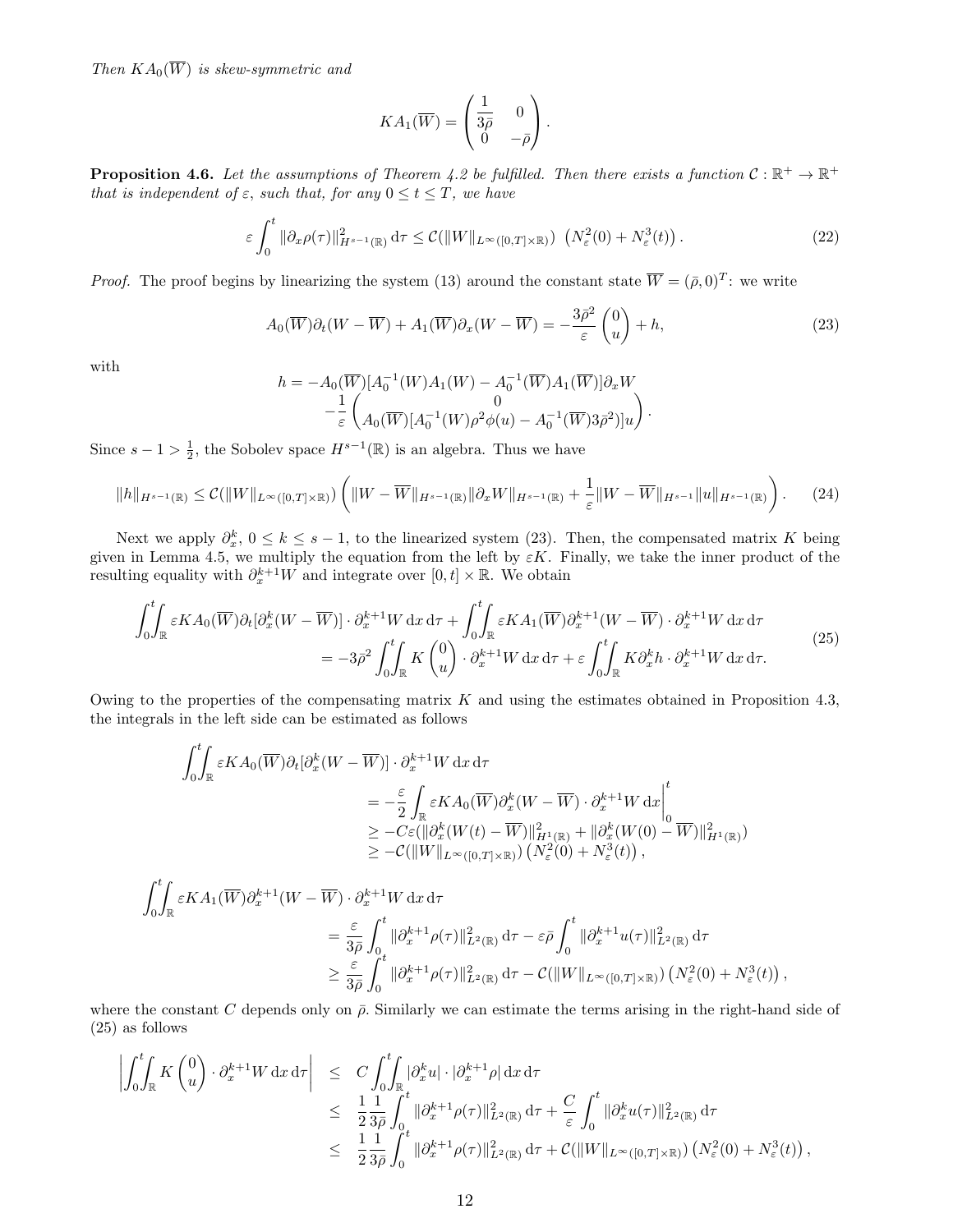and

$$
\begin{array}{rcl} \left| \varepsilon \int_0^t K \partial_x^k h \cdot \partial_x^{k+1} W \, dx \, d\tau \right| & \leq & C \varepsilon \int_0^t \|\partial_x^k h(\tau)\|_{L^2(\mathbb{R})} \|\partial_x^{k+1} W(\tau)\|_{L^2(\mathbb{R})} \, d\tau \\ & \leq & C \varepsilon \int_0^t \|h(\tau)\|_{H^{s-1}(\mathbb{R})} \|\partial_x^{k+1} W(\tau)\|_{L^2(\mathbb{R})} \, d\tau \\ & \leq & \mathcal{C}(\|W\|_{L^\infty([0,T]\times\mathbb{R})}) \left( N_\varepsilon^2(0) + N_\varepsilon^3(t) \right), \end{array}
$$

where we use the estimate (24) for the last inequality.

Using the above estimates in (25), together with Proposition 4.3, we are led to

$$
\varepsilon \int_0^t \|\partial_x^{k+1} \rho(\tau)\|_{L^2(\mathbb{R})}^2 d\tau \leq C(\|W\|_{L^\infty([0,T]\times\mathbb{R})}) \left(N_\varepsilon^2(0) + N_\varepsilon^3(t)\right). \tag{26}
$$

Then Proposition 4.6 is proved by summing (26) over all  $0 \le k \le s - 1$ .

## 5 Asymptotic analysis and the proof of the Theorem 2.7

We now wish to discuss the behavior as  $\varepsilon$  goes to 0 of the solutions to (5) obtained in Theorem 2.6; we shall show that the M1 model is indeed consistent with the diffusion asymptotic: as  $\varepsilon \to 0$ ,  $\rho_{\varepsilon}$  converges to the solution of the heat equation while  $u_{\varepsilon}$  vanishes. This is the consequence of the estimate (10) which is uniform with respect to  $\varepsilon$ . Since we are concerned with the one-dimensional case only, following [10], we apply the stream function trick, directly inspired from [25].

Proof. We rewrite the momentum system (5) as

$$
\begin{cases}\n\partial_t \hat{\rho}_{\varepsilon} + \partial_x \hat{J}_{\varepsilon} = 0, \\
\varepsilon^2 \partial_t \hat{J}_{\varepsilon} + \partial_x \left[ \hat{\rho}_{\varepsilon} D(\hat{u}_{\varepsilon}) \right] = -\hat{J}_{\varepsilon}.\n\end{cases}
$$
\n(27)

From the a priori estimate (10) in Theorem 2.6, the following estimates

$$
\|\widehat{\rho}_{\varepsilon} - \bar{\rho}\|_{L^{\infty}(\mathbb{R}^+ \times \mathbb{R})} + \varepsilon \|\widehat{J}_{\varepsilon}\|_{L^{\infty}(\mathbb{R}^+ L^2(\mathbb{R}))} + \|\widehat{u}_{\varepsilon}\|_{L^{\infty}(\mathbb{R}^+ L^2(\mathbb{R}))} \leq C,
$$
\n(28)

$$
\|\widehat{J}_{\varepsilon}\|_{L^{2}(\mathbb{R}^{+}\times\mathbb{R})}+\frac{1}{\varepsilon}\|\widehat{u}_{\varepsilon}\|_{L^{2}(\mathbb{R}^{+}\times\mathbb{R})}\quad\leq\quad C,\tag{29}
$$

hold. Here and below, we denote with the same letter C positive constants independent of  $\varepsilon$  and t. Let  $R(t, x)$ be the solution of the heat equation (4) (in the 1-D case) with the initial data  $\rho_0$ . We can write

$$
\partial_t(\widehat{\rho}_{\varepsilon} - R) + \partial_x(\widehat{J}_{\varepsilon} + \frac{1}{3}\partial_x R) = 0.
$$

This equality can be seen as a divergence free condition satisfied by a stream function

$$
\partial_x z_{\varepsilon} = \widehat{\rho}_{\varepsilon} - R,
$$
  

$$
\partial_t z_{\varepsilon} = -(\widehat{J}_{\varepsilon} + \frac{1}{3} \partial_x R).
$$

The definition of  $z_{\varepsilon}$  is completed by imposing

$$
z_{\varepsilon}\big|_{t=0}=0.
$$

Let us multiply the second equation in (27) by the stream function  $z_{\varepsilon}$ , and integrate the resulting equality over  $[0, T] \times \mathbb{R}$ . We get the following relation

$$
\varepsilon^2 \int_0^T \int_{\mathbb{R}} z_\varepsilon \partial_t \widehat{J}_\varepsilon \, dx \, dt + \int_0^T \int_{\mathbb{R}} z_\varepsilon \partial_x (\widehat{\rho}_\varepsilon D(\widehat{u}_\varepsilon)) \, dx \, dt = - \int_0^T \int_{\mathbb{R}} z_\varepsilon \widehat{J}_\varepsilon \, dx \, dt. \tag{30}
$$

Owing to the definition of  $z_{\varepsilon}$  and using integration by parts, we can rewrite the integrals as follows

$$
\varepsilon^2 \int_0^T \int_{\mathbb{R}} z_\varepsilon \partial_t \widehat{J}_\varepsilon \, dx \, dt = \varepsilon^2 \int_{\mathbb{R}} (z_\varepsilon \widehat{J}_\varepsilon)|_{t=T} \, dx + \varepsilon^2 \int_0^T \int_{\mathbb{R}} \widehat{J}_\varepsilon \left( \widehat{J}_\varepsilon + \frac{1}{3} \partial_x R \right) \, dx \, dt,
$$

 $\Box$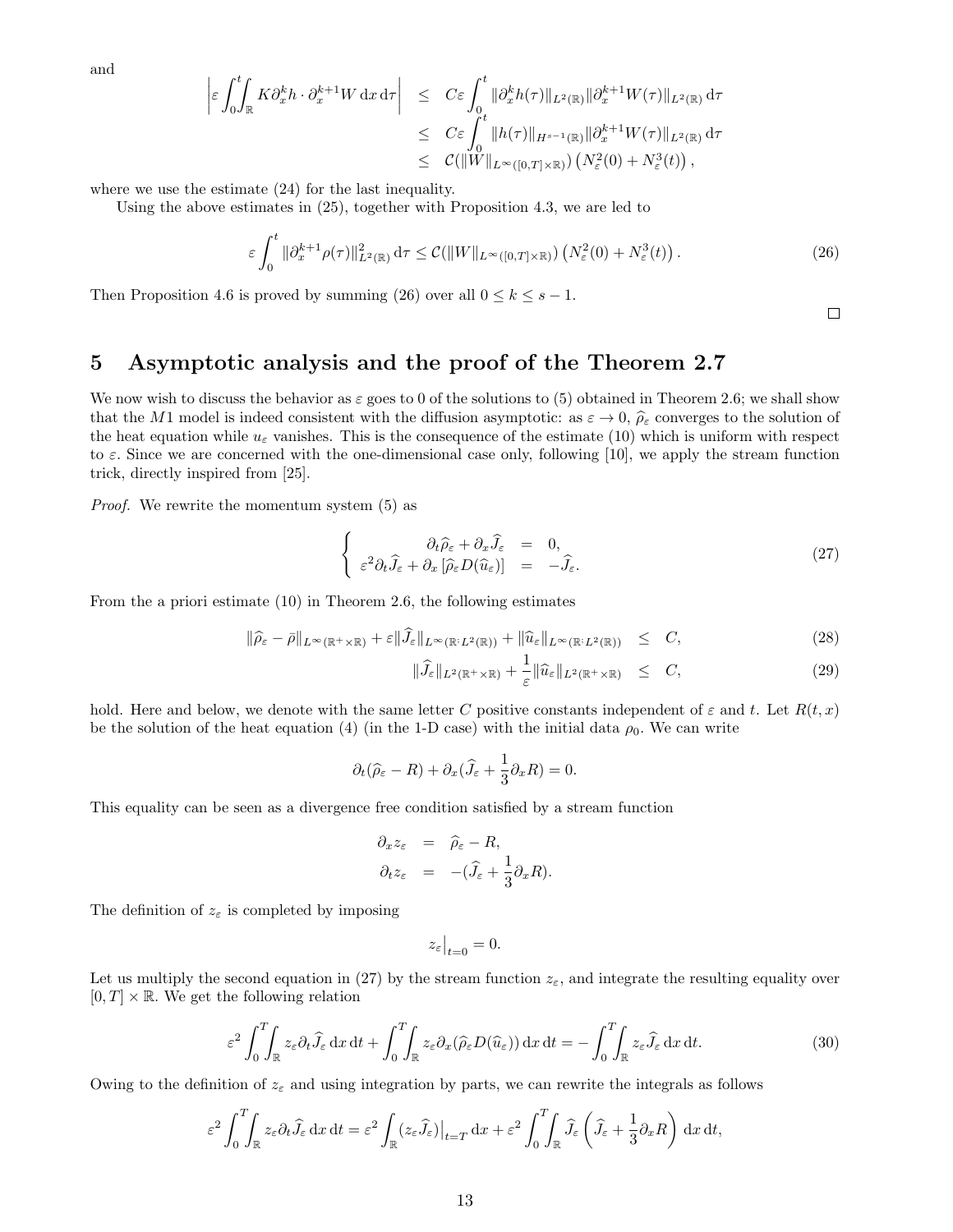$$
\int_0^T \int_{\mathbb{R}} z_{\varepsilon} \partial_x (\widehat{\rho}_{\varepsilon} D(\widehat{u}_{\varepsilon})) dx dt = -\frac{1}{3} \int_0^T \int_{\mathbb{R}} (\widehat{\rho}_{\varepsilon} - R)^2 dx dt - \int_0^T \int_{\mathbb{R}} \frac{1}{3} R(\widehat{\rho}_{\varepsilon} - R) dx dt - \int_0^T \int_{\mathbb{R}} \widehat{\rho}_{\varepsilon} \left( D(\widehat{u}_{\varepsilon}) - \frac{1}{3} \right) (\widehat{\rho}_{\varepsilon} - R) dx dt,
$$
  

$$
\int_0^T \int_{\mathbb{R}} z_{\varepsilon} \widehat{J}_{\varepsilon} dx dt = -\int_0^T \int_{\mathbb{R}} z_{\varepsilon} \left( \partial_t z_{\varepsilon} + \frac{1}{3} \partial_x R \right) dx dt = -\frac{1}{2} \int_{\mathbb{R}} z_{\varepsilon}^2 \Big|_{t=T} dx + \frac{1}{3} \int_0^T \int_{\mathbb{R}} R(\widehat{\rho}_{\varepsilon} - R) dx dt.
$$

The Cauchy-Schwarz inequality combined to the estimates (28)-(29) yields

$$
\frac{\varepsilon^2}{3} \left| \int_{\mathbb{R}} \widehat{J}_{\varepsilon} z_{\varepsilon}(T, x) dx \right| \leq \frac{1}{4} \|z_{\varepsilon}(T)\|_{L^2(\mathbb{R})}^2 + \varepsilon^4 \|\widehat{J}_{\varepsilon}(T)\|_{L^2(\mathbb{R})}^2 \leq \frac{1}{4} \|z_{\varepsilon}(T)\|_{L^2(\mathbb{R})}^2 + C\varepsilon^2,
$$
  

$$
\frac{\varepsilon^2}{3} \left| \int_0^T \int_{\mathbb{R}} \widehat{J}_{\varepsilon} \partial_x R dx dt \right| \leq C\varepsilon^2 \|\widehat{J}_{\varepsilon}\|_{L^2([0, T] \times \mathbb{R})} \|\partial_x R\|_{L^2([0, T] \times \mathbb{R})} \leq C\varepsilon^2.
$$

Furthermore, we remind that  $D(0) = 1/3$ , and  $D'(0) = 0$ , which leads to

$$
\left| \int_0^T \int_{\mathbb{R}} \widehat{\rho}_{\varepsilon} \left( D(\widehat{u}_{\varepsilon}) - \frac{1}{3} \right) (\widehat{\rho}_{\varepsilon} - R) \, dx \, dt \right| \leq C \varepsilon^2.
$$

Coming back to (30), these estimates allow us to deduce that

$$
\int_0^T \|(\widehat{\rho}_{\varepsilon} - R)(t)\|_{L^2(\mathbb{R})}^2 dt \le C\varepsilon^2
$$

holds. We end the proof of Theorem 2.7 by letting  $T \to +\infty$ .

In [10], the convergence statement is completed by an estimate of the difference between the approximate distribution  $f_{\varepsilon}$  provided by the M1 model, and the solution of (1) in the specific case where Q is a mere relaxation operator describing isotropic scattering events. Of course, the generalization of such an estimate highly depends on the details of the collision processes. Let us give some hints in this direction.

As detailed above, the construction of the M1 model is based on an entropy functional which is dissipated by the microscopic model: any solution  $f_{\varepsilon}$  of (1) satisfies  $\frac{d}{dt} \int H(f) d\nu dv dx \leq 0$ . See for instance [5] for detailed computations on a complex model including relativistic effects. The approximate distribution  $f_{\varepsilon}$  provided by the entropy closure is a generalized Planckian state. However, dealing with scattering-dominated dynamics there is no reason why the leading term in the expression of  $f_{\varepsilon}$ , solution of (1), has a Planckian shape; it is only known to be isotropic. Nevertheless the M1 model is advocated to be a relevant macroscopic model for describing such non equilibrium regimes [5, 21]. Let us discuss further this aspect. To this end, we consider the average over frequencies

$$
\widehat{g}_{\varepsilon}(t,x,v)=\int_{\mathbb{R}^+}\widehat{f}_{\varepsilon}(t,x,v,\nu)\,\mathrm{d}\nu,\quad g_{\varepsilon}(t,x,v)=\int_{\mathbb{R}^+}f_{\varepsilon}(t,x,v,\nu)\,\mathrm{d}\nu.
$$

The triangle inequality yields

$$
|\widehat{g}_{\varepsilon} - g_{\varepsilon}| \leq |\widehat{g}_{\varepsilon} - \widehat{\rho}_{\varepsilon}| + |\widehat{\rho}_{\varepsilon} - R| + |R - g_{\varepsilon}|.
$$

We already know that  $\hat{\rho}_{\varepsilon} - R$  tends to 0 as  $\varepsilon \to 0$ . We consider now  $\hat{g}_{\varepsilon} - \hat{\rho}_{\varepsilon}$ . Owing to the formulae in Remarks 2.2 and 2.3 we obtain

$$
|\widehat{g}_{\varepsilon}-\widehat{\rho}_{\varepsilon}|=\frac{1}{\alpha_0^4}\left(2+\sqrt{4-3|\widehat{u}_{\varepsilon}|^2}\right)^4\Big|\frac{1}{(2+\sqrt{4-3|\widehat{u}_{\varepsilon}|^2}-3v\cdot\widehat{u}_{\varepsilon})^4}-\frac{2+\sqrt{4-3|\widehat{u}_{\varepsilon}|^2}}{16(2+\sqrt{4-3|\widehat{u}_{\varepsilon}|^2}-3|\widehat{u}_{\varepsilon}|^2)^3}\Big|.
$$

On the one hand, we have

$$
\frac{1}{\alpha_0^4} (2 + \sqrt{4 - 3|\widehat{u}_{\varepsilon}|^2})^4 \leq C(||\widehat{\rho}_{\varepsilon}||_{L^{\infty}(\mathbb{R}^+ \times \mathbb{R})}, ||\widehat{u}_{\varepsilon}||_{L^{\infty}(\mathbb{R}^+ \times \mathbb{R})}).
$$

On the other hand, the Taylor formula allows us to estimate

$$
\left|\frac{1}{(2+\sqrt{4-3|\widehat{u}_{\varepsilon}|^2}-3v\cdot\widehat{u}_{\varepsilon})^4}-\frac{2+\sqrt{4-3|\widehat{u}_{\varepsilon}|^2}}{16(2+\sqrt{4-3|\widehat{u}_{\varepsilon}|^2}-3|\widehat{u}_{\varepsilon}|^2)^3}\right|\leq C(\|\widehat{u}_{\varepsilon}\|_{L^{\infty}(\mathbb{R}^+\times\mathbb{R})})\|\widehat{u}_{\varepsilon}\|.
$$

Coming back to (29) we deduce that

$$
\|\widehat{g}_{\varepsilon}-\widehat{\rho}_{\varepsilon}\|_{L^2(\mathbb{R}^+\times\mathbb{R}\times V)}\leq C\varepsilon.
$$

Finally, we conclude

$$
\lim_{\varepsilon \to 0} \|\widehat{g}_{\varepsilon} - g_{\varepsilon}\|_{L^2((0,T)\times \mathbb{R} \times V)} = 0
$$

provided we are able to justify that  $||R - g_{\varepsilon}||_{L^2((0,T) \times B_X \times V)}$  tends to 0. This is precisely the statement of the diffusion asymptotics, with arguments depending on the details of the collision operator.

 $\Box$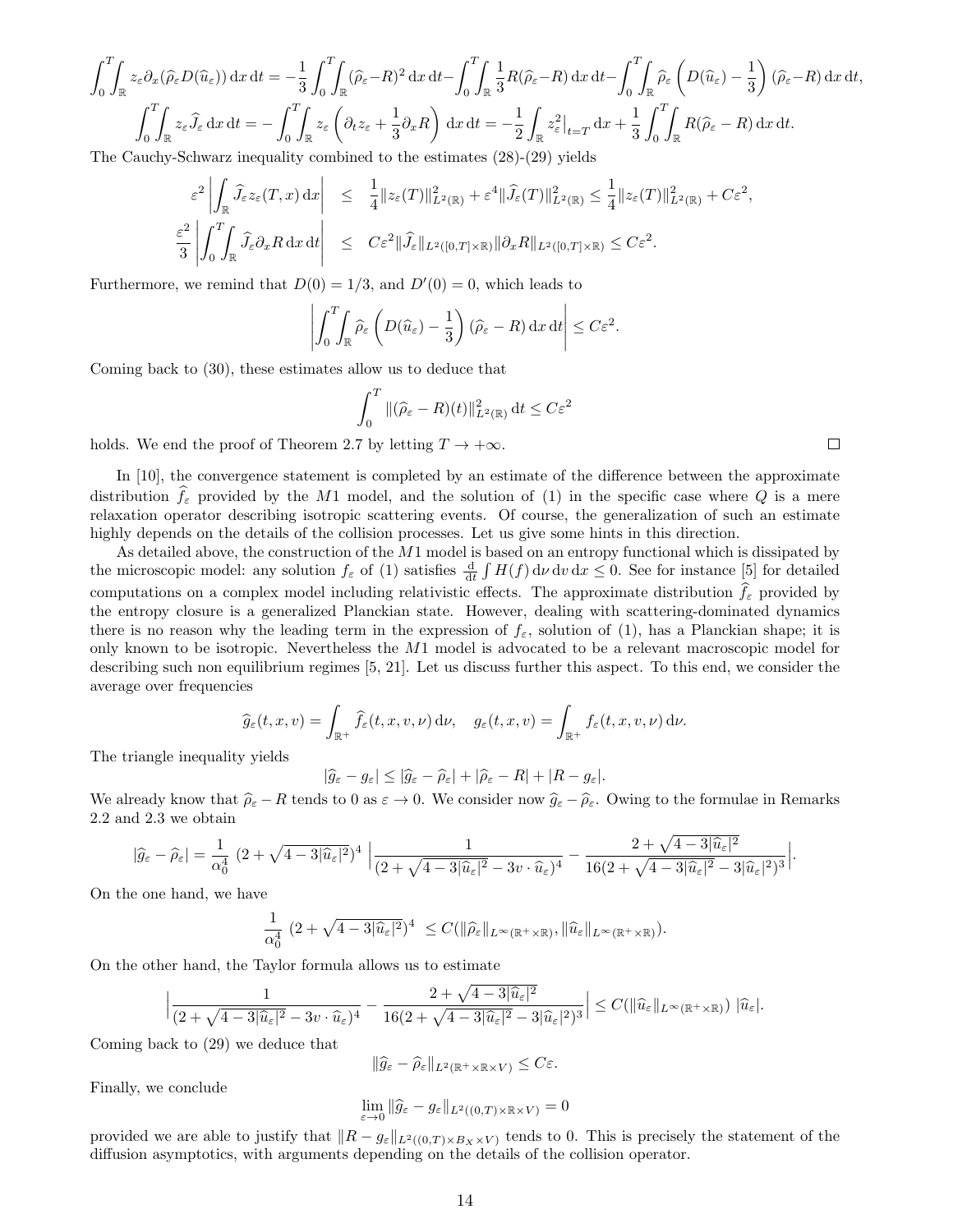## References

- [1] C. Bardos, F. Golse, and B. Perthame. The Rosseland approximation for the radiative transfer equations. Comm. Pure Appl. Math., 40(6):691–721, 1987.
- [2] C. Bardos, F. Golse, B. Perthame, and R. Sentis. The nonaccretive radiative transfer equations: existence of solutions and Rosseland approximation. J. Funct. Anal., 77(2):434–460, 1988.
- [3] C. Charrier P. Berthon and B. Dubroca. An HLLC scheme to solve the m1 model of radiative transfer in two space dimensions. J. Sci. Comput., 31:347–389, 2007.
- [4] C. Buet and S. Cordier. An asymptotic preserving scheme for hydrodynamics radiative transfer models: numerics for radiative transfer. Numer. Math.,  $108(2):199-221$ , 2007.
- [5] C. Buet and B. Després. Asymptotic analysis of fluid models for the coupling of radiation and hydrodynamics. J. Quantitative Spectroscopy and Radiative Transfer, 85(3-4):385–418, 2004.
- [6] C. Buet and B. Després. Asymptotic preserving and positive schemes for radiation hydrodynamics. J. Comput. Phys., 215(2):717–740, 2006.
- [7] J. A. Carrillo, T. Goudon, P. Lafitte, and F. Vecil. Numerical schemes of diffusion asymptotics and moment closures for kinetic equations. J. Sci. Comput., 36(1):113–149, 2008.
- [8] P. Charrier, B. Dubroca, G. Duffa, and R. Turpault. Multigroup model for radiating flows during atmospheric hypersonic re-entry. In Proceedings of the International Workshop on Radiation of High Temperature Gases in Atmospheric Entry, 2003.
- [9] J.-F. Collet. Extensive Lyapounov functionals for moment-preserving evolution equations. C. R. Math. Acad. Sci. Paris, 334(5):429–434, 2002.
- [10] J.-F. Coulombel, F. Golse, and T. Goudon. Diffusion approximation and entropy-based moment closure for kinetic equations. Asymptot. Anal., 45(1-2):1–39, 2005.
- [11] J.-F. Coulombel and T. Goudon. The strong relaxation limit of the multidimensional isothermal Euler equations. Trans. Amer. Math. Soc.,  $359(2):637-648$  (electronic), 2007.
- [12] J.-F. Coulombel and C. Lin. The strong relaxation limit of the multidimensional Euler equations. NoDEA: Nonlinear Differential Equations and Applications, 2012. To appear. Available at hal-00622938.
- [13] P. Degond, T. Goudon, and F. Poupaud. Diffusion limit for non homogeneous and non reversible processes. Indiana Univ. Math. J., 49:1175–1198, 2000.
- [14] B. Dubroca and J.-L. Feugeas. Étude théorique et numérique d'une hiérarchie de modèles aux moments pour le transfert radiatif. C. R. Acad. Sci. Paris S´er. I Math., 329(10):915–920, 1999.
- [15] B. Dubroca and J.-L. Feugeas. Entropic moment closure hierarchy for the radiative transfer equation. Technical report, CEA Cesta, 2000.
- [16] J.-L. Feugeas. A hierarchy of nonlocal models for the radiative transfer equation. Laser and Particle Beams, 22:121–127, 2004.
- [17] J. Fort. Information-theoretical approach to radiative transfer. Physica A, 243:275–303, 1997.
- [18] M. Frank. Approximate models for radiative transfer. Bull. Inst. Math. Acad. Sin. (N.S.), 2(2):409–432, 2007.
- [19] M. Frank, B. Dubroca, and A. Klar. Partial moment entropy approximation to radiative heat transfer. J. Comput. Phys., 218(1):1–18, 2006.
- [20] P. Godillon-Lafitte and T. Goudon. A coupled model for radiative transfer: Doppler effects, equilibrium, and nonequilibrium diffusion asymptotics. *Multiscale Model. Simul.*,  $4(4)$ :1245–1279 (electronic), 2005.
- [21] T. Goudon, J.-E. Morel, B. Després, C. Buet, C. Berthon, J. Dubois, R. Turpault, and J.-F. Coulombel. Mathematical Models and Numerical Methods for Radiative Transfer, volume 28 of Panoramas et synthèses. SMF, Paris, 2009.
- [22] T. Goudon and F. Poupaud. Approximation by homogenization and diffusion of kinetic equations. Comm. Partial Differential Equations, 26(3-4):537–569, 2001.
- [23] B. Hanouzet and R. Natalini. Global existence of smooth solutions for partially dissipative hyperbolic systems with a convex entropy. Arch. Ration. Mech. Anal., 169(2):89–117, 2003.